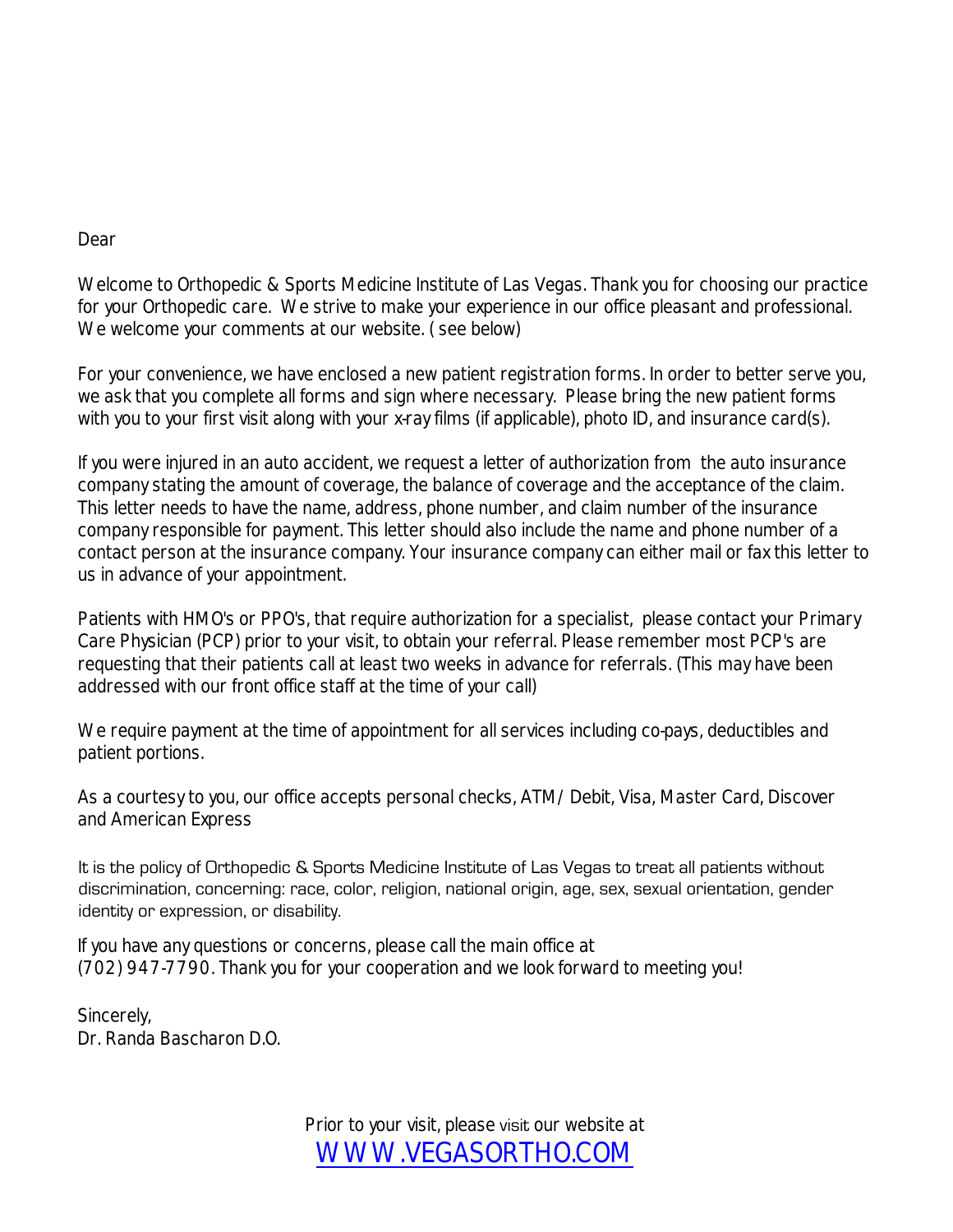

Orthopedic & Sports Medicine Institute Of Las Vegas Randa Bascharon, D.O., Inc. Ph: 702.947.7790 Fax: 702.947-7792

# IMPORTANT INFORMATION FOR OUR PATIENTS

If you have an emergency, always dial 911.

AFTER HOURS INFORMATION: Office Hours are: Monday thru Friday: 8 a.m. to 5 p.m.

If you need to speak to the physician after hours, you can call our office number listed above. Let the answering service know you are one of our regular patients and where you are calling from. You will be directed to the physician on call who will be able to assist you. Our office rotates call with other local orthopedic physicians and there is a doctor on call at all times.

# APPOINTMENT INFORMATION:

If you are arrive late for your scheduled appointment we may need to reschedule your appointment in order to accommodate the patients who are scheduled for that time slot. Please refer to our office "No Show" policy for information and policy regarding appointments not cancelled at least 24 hours in advance.

# FORMS:

We cannot complete forms "on demand". All forms will be processed and completed within a 7 day time period. The fee for each form is \$15.00 to \$50.00, and may not be covered by your insurance. You will be expected to pay this fee at the time of completion.

# CASTING INFORMATION:

Patients with fiberglass casting: DO NOT GET YOUR CAST WET!

If this does occur, please contact our office as soon as possible for a cast change. (Splashing a few drops of water on the outside of the cast is not a problem, but the padding against your arm should not become damp or wet).

# PRESCRIPTION REFILLS:

If you need **prescription refills**, we ask that you plan at least 48 hours in advance.

Contact your pharmacy first (the one where the prescription was last filled). Have your prescription information ready for them when you call. The prescription number is helpful, and the name and strength of drug. It is not necessary to call our office first for refills. Please have your pharmacy fax over a refill request to 947-7792. If you are changing your pharmacy, you may have to contact us first as this will then be considered a new prescription. Check with your pharmacy as they may be able to "transfer" the prescription to your new pharmacy of choice.

\*\*Please keep this document for future reference.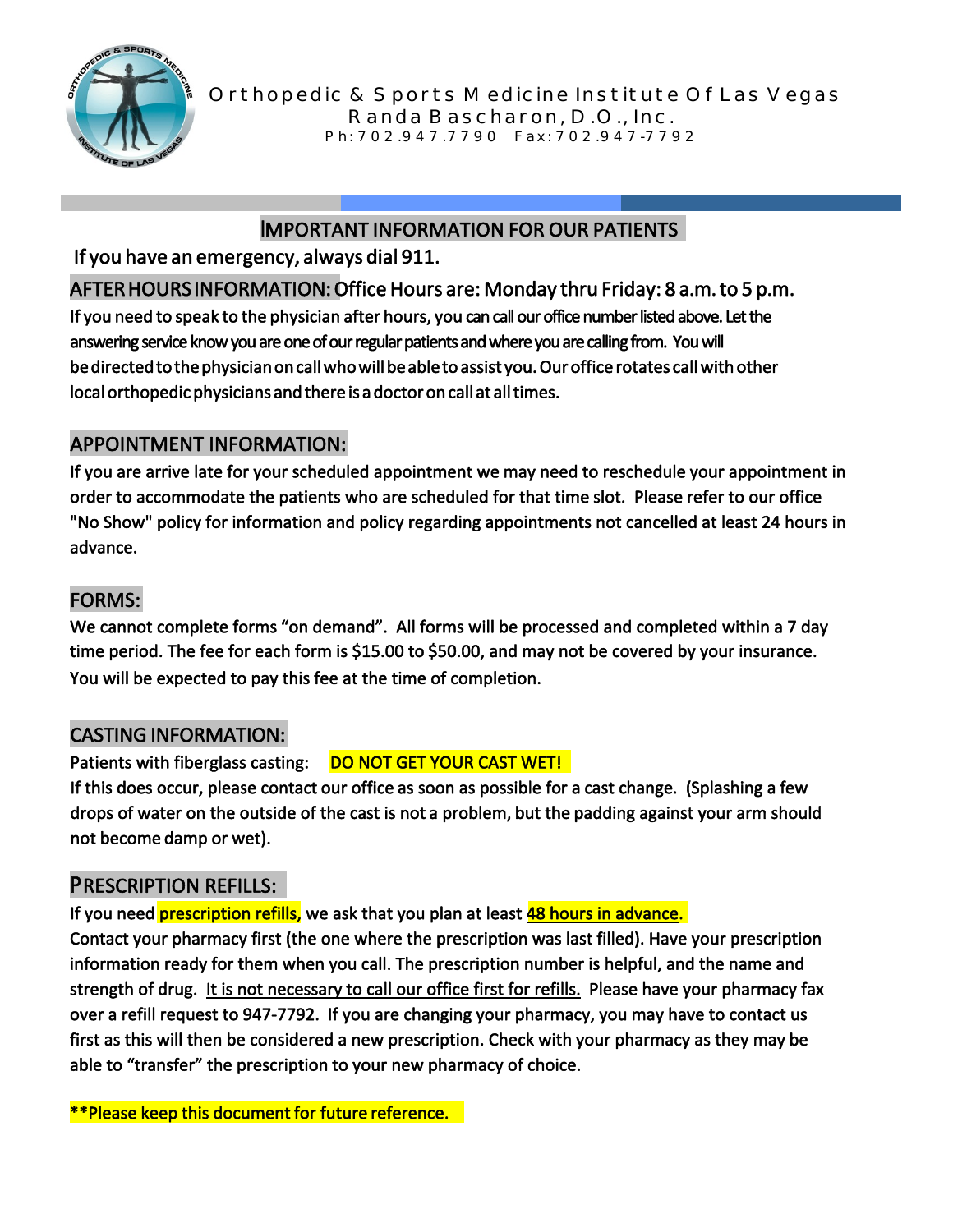

Orthopedic and Sports Medicine Institute of Las Vegas Randa Bascharon, D.O. Inc.

### FINANCIAL RESPONSIBILITY & AUTHORIZATIONS FORM

(Page 1 of 3)

Thank you for choosing our practice! We are committed to the success of your Medical treatment and care. Please understand that payment of your bill is part of this treatment and care.

For your convenience, we have answered a variety of commonly asked financial policy questions below. If you need further information about any of these policies, please ask to speak with a Billing Specialist or our Practice Manager.

How may I pay?<br>We accept payment by cash, check, ATM with Visa or MasterCard logo, VISA, & MasterCard. Please be advised Returned checks are subject to an additional fee of \$25.00.

Do I need a referral?<br>If you have an HMO plan with which we are contracted, you need a referral authorization from your primary care physician. If we have not received an authorization prior to your arrival at the office, we have a telephone available for you to call your primary care physician to obtain it. If you are unable to obtain the referral at that time, your appointment will need to be rescheduled.

Which Plans Do You Contract With?<br>Your insurance policy is a contract between you and your insurance company. We accept assignment of Insurance benefits. However, it is your responsibility to call your insurance company prior to your first office visit to determine your benefits, your copayment, co-insurance, deductible or if you require an authorization to see a specialist. We do contract with many insurance companies. However this changes frequently.

What Is My Financial Responsibility For Services?<br>Patients are responsible for all charges from the date they are charged. Patients who have insurance companies with whom we are contracted specialists will be responsible for all insurance directed copays, deductibles and co-insurance as per your contract.

# What If I require forms to be filled out by the physician (FMLA, disability, insurance company forms, and DMV forms) what is the process and is there a fee?<br>We cannot complete forms "on demand". All forms will be processed and completed within a 7 day period of time. The fee for

each form is \$15.00 to \$50.00, and may not be covered by your insurance. You will be billed for this fee.

 $\underline{\text{What if I do not have insurance?}}$  Patients who do not have insurance? basis may be offered a payment structure.

Copays, Deductible and Co-insurance: All insurance copays, deductibles and co-insurances are due at the time of service.

Insurance Billing and Balances: Your insurance is a contract between you & your insurance company. We may bill your insurance for you. It is our goal to help you receive the maximum allowable benefits. Not all services are a "covered" benefit. It is your responsibility to be familiar with the benefits and restrictions provided by your plan. Contact your insurance carrier or consult your plan coverage and Provider directory to be familiar with your coverage and Providers of care.

You will receive a statement from our office once a month, regardless of insurance/patient balance. All charges are patient responsibility from the day of charge. Please contact your insurance company when claims have not been processed within 30 days. We will gladly discuss your proposed treatment plan and answer questions related to charges for those services.

 $\mathcal{L}_\text{max}$  , and the contract of the contract of the contract of the contract of the contract of the contract of the contract of the contract of the contract of the contract of the contract of the contract of the contr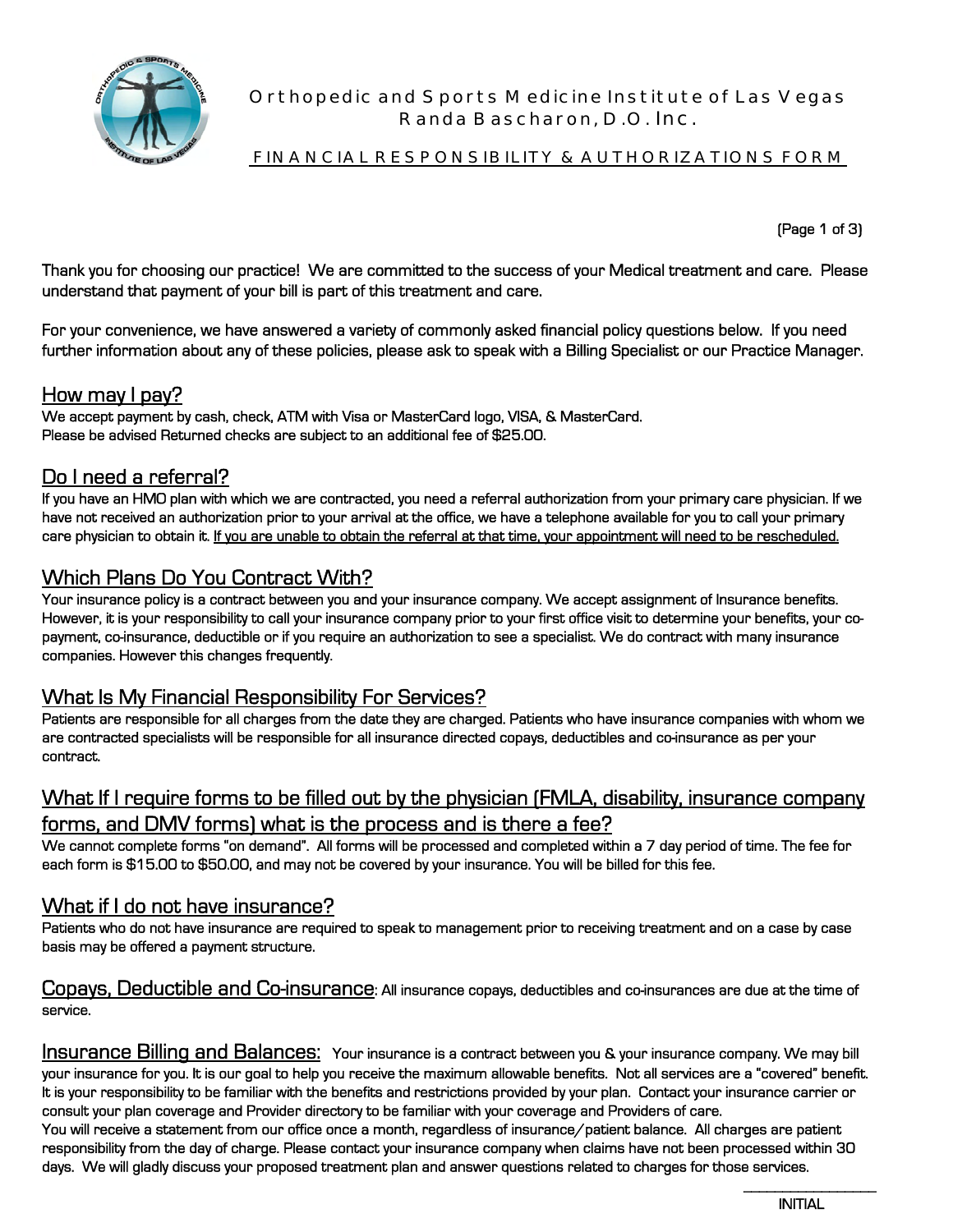

### Orthopedic and Sports Medicine Institute of Las Vegas Randa Bascharon, D.O. Inc.

## FINANCIAL RESPONSIBILITY & AUTHORIZATIONS FORM

(PG 2 of 3)

Collection processes: Accounts with unpaid balances after 90 days may be turned over to a Collection Agency for assistance in collection. If this occurs, you will be responsible for all agency fees, legal fees and court costs incurred as a result.  $\mathcal{L}_\mathcal{L}$  , we can assume that the contract of the contract of the contract of the contract of the contract of the contract of the contract of the contract of the contract of the contract of the contract of the contr

# INITIAL Authorization for Use or Disclosure of Health Information Relating to Payment for Services Rendered by Dr. Randa Bascharon, DBA: Orthopedic & Sports Medicine Institute of Las

Vegas. I hereby authorize Dr. Randa Bascharon,(\*Medical Provider) DBA: Orthopedic & Sports Medicine Institute of Las Vegas, and its vendors and service providers involved in collection and processing of payments for services delivered to me by Medical Provider ("Vendors") to disclose health information ( including my name and financial account information ) records concerning:

\_\_\_\_\_\_\_\_\_\_\_\_\_\_\_\_\_\_\_\_\_\_\_\_\_\_\_\_\_\_\_\_\_\_\_\_\_\_\_\_\_\_\_\_\_\_\_\_\_\_\_\_\_\_\_\_\_\_\_\_\_\_\_\_\_\_\_\_\_\_\_\_\_\_\_\_\_\_\_\_\_\_\_\_\_\_\_\_\_\_\_\_\_\_\_\_\_\_\_\_\_\_\_\_\_\_

Patient name Patient address, city state zip

TO: Any and all vendors or subcontractors to Vendors that assist in the collection and processing of payments for services provided by Medical Provider to Patient.

FOR THE PURPOSE OF: Collection and processing of payment for services provided by Medical Provider to Patient. REVOCATION: I understand that I may revoke this authorization at any time by notifying Medical Provider in writing at 7281 W Sahara Ave. Ste 110, Las Vegas, NV 89117. I understand that my revocation will not affect actions taken by Medical Provider or any Vendor prior to its receipt.

I understand that I have a right to receive a copy of this authorization.

\_\_\_\_\_\_\_\_\_\_\_\_\_\_\_\_\_\_\_\_\_\_\_\_\_\_\_\_\_\_\_\_\_\_\_\_\_\_\_\_\_\_\_\_\_\_\_\_\_\_\_\_\_\_\_\_\_\_\_\_\_\_\_\_\_\_\_\_\_\_\_\_\_\_\_\_\_\_\_\_\_\_\_\_\_\_\_\_\_\_\_\_\_\_\_\_\_\_\_\_\_\_\_\_\_ Patient/Guarantor signature **Date Time** Time of the Control of the Control of the Date Time of the Date Time of the Date Time

# Surgery & Outside referrals (including but not limited to: Hospitals & surgery centers, Other physicians/specialists, Physical therapy, Radiology services & Laboratories.<br>If your physician recommends surgery, you will be referred to his/her surgery coordinator. The surgery coordinator will answer

specific questions about the surgery scheduling process, discuss the paperwork and tests involved, and complete all precertification/authorization if your insurance company requires it. The surgery coordinator will request a pre-surgical deposit, the amount of which depends on your coverage and deductible amount. A cost estimate which shows your financial responsibility, based on the benefit levels and coverage of your insurance plan, will be explained by the surgery coordinator or billing specialist. If your physician refers you to an outside facility for services that may include, but are not limited to: surgery, any therapy, another physician, labs, or x-ray, we may be required to provide demographic and /or medical information to that facility prior to your appointment with them.

I authorize the release of any medical or demographic information necessary to complete the process of the referral to any outside Medical service.

Signature of patient/guardian development of the state of patients of patients of the state of patients of the state of the state of the state of the state of the state of the state of the state of the state of the state o

Dispensing of Durable Medical Equipment: Durable Medical Equipment may be billed by this office or an outside service. I authorize the release of any medical information necessary to process the health insurance claim for this service. I request direct payment be made to Randa Bascharon, D.O., Orthopedic and Sports Medicine Institute of Las Vegas, or other vendor who may supply & bill for the DME.

Signature of patient/guardian discussed by Date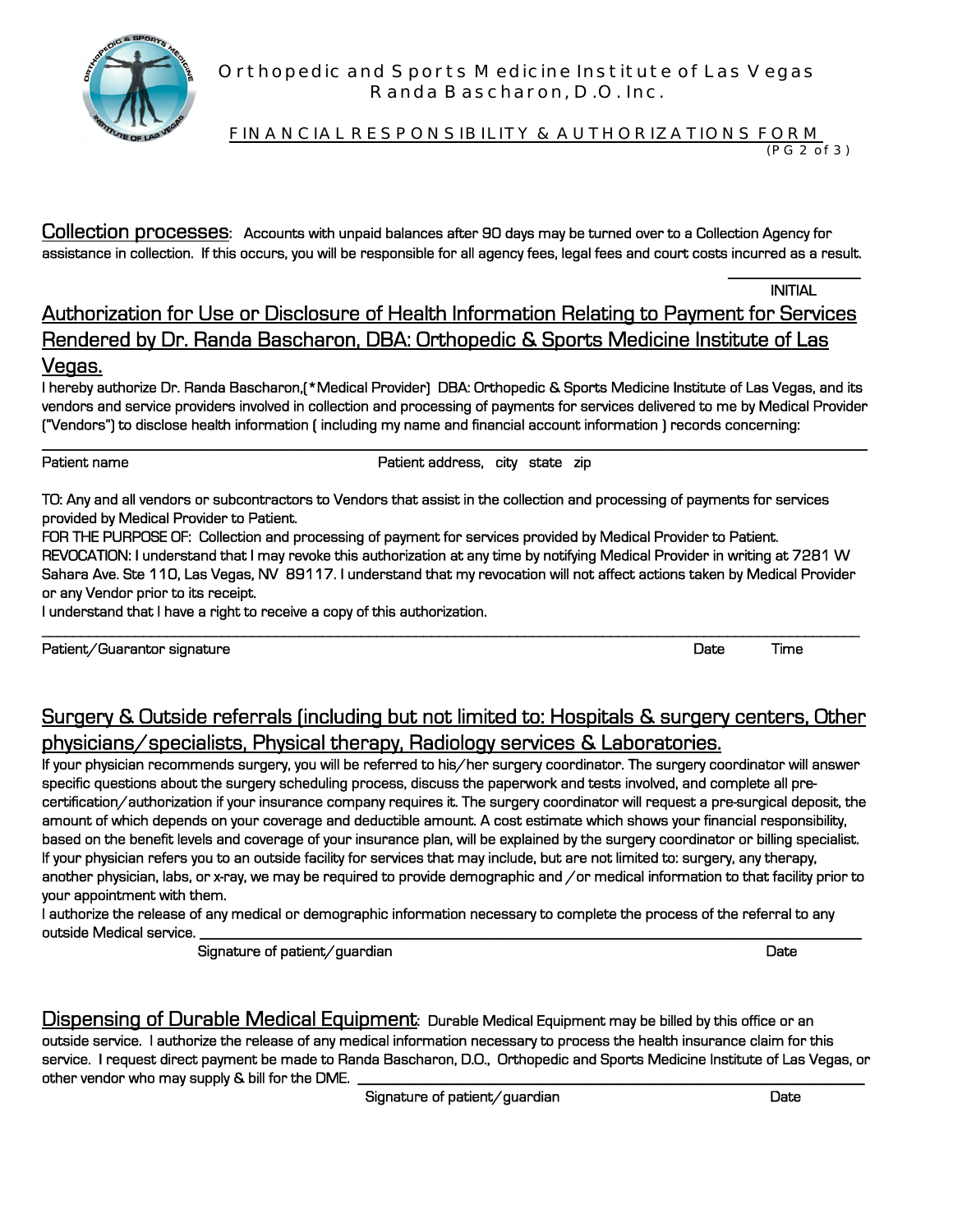

### Orthopedic and Sports Medicine Institute of Las Vegas Randa Bascharon, D.O. Inc.

FINANCIAL RESPONSIBILITY & AUTHORIZATIONS FORM

 $\overline{(PG 3 of 3)}$ 

Automobile Accident: I, the undersigned patient/guardian, hereby direct my Auto Insurance medical payments, Personal Injury Protection and/or Health Insurance benefits carrier/s to make payment for medical supplies and services directly to Randa Bascharon, D.O, Inc, Orthopedic and Sports Medicine Institute of Las Vegas.

Signature of patient/guardian **Date** 

Authorization to View Medication Information/history: Our office is currently utilizing an electronic system for prescribing, refilling and tracking medications called: "SureScripts". It is a community database for accessing and adding patient prescription and medication information and history. SureScripts is a valuable tool for helping to ensure that your medications are effective and do not have interactions with other medications being prescribed.

\_\_\_\_\_\_\_\_\_\_\_\_\_\_\_\_\_\_\_\_\_\_\_\_\_\_\_\_\_\_\_\_\_\_\_\_\_\_\_\_\_\_\_\_\_\_\_\_\_\_\_\_\_\_\_\_\_\_\_\_\_\_\_\_\_\_\_\_\_\_\_\_\_\_\_\_\_\_\_\_\_\_\_\_\_\_\_\_\_\_\_\_\_\_\_\_\_\_\_\_\_\_\_\_\_\_

Your prescription will be electronically prescribed to a SureScript pharmacy and should be ready for pick up by the time you leave our office.

Please be aware that some medications will still have hand written requirements and therefore will not be eligible for this new electronic method.

By signing below, you are aware and are authorizing our office personnel to view your medication history available through the SureScript database or any other electronic database being utilized by our practice.

\_\_\_\_\_\_\_\_\_\_\_\_\_\_\_\_\_\_\_\_\_\_\_\_\_\_\_\_\_\_\_\_\_\_\_\_\_\_\_\_\_\_\_\_\_\_\_\_\_\_\_\_\_\_\_\_\_\_\_\_\_\_\_\_\_\_\_\_\_\_\_\_\_\_\_\_\_ Signature of patient/ guardian Date

Financial Agreement and Authorization:<br>I have read, understand, and agree to the above Financial Policy. I understand that all charges, including applicable co-payments, co-insurances and deductibles, are my responsibility. I agree that any balance not paid by insurance will be paid by me. I agree to pay for all attorney's fees, court costs and filing fees, including charges that may be assessed by our collection agency to pursue collection of my account.

I authorize my insurance benefits, auto medical payments or attorney settlement be paid directly to Randa Bascharon, D.O. Inc, Orthopedic & Sport Medicine Institute of Las Vegas.

I authorize Randa Bascharon, D.O. Inc, Orthopedic & Sport Medicine Institute of Las Vegas, to release pertinent medical information to my insurance company, automobile medical insurance company or attorney when requested to facilitate payment of a claim. A photocopy of this executed document shall be sufficient in law as any original.

\_\_\_\_\_\_\_\_\_\_\_\_\_\_\_\_\_\_\_\_\_\_\_\_\_\_\_\_\_\_\_\_\_\_\_\_\_\_\_\_\_\_\_\_\_\_\_\_\_\_\_\_\_\_\_\_\_\_\_\_\_\_\_\_\_\_\_\_\_\_\_\_\_\_\_\_\_\_\_\_\_\_\_\_\_\_\_\_\_\_\_\_\_\_\_\_\_\_\_\_\_\_\_\_\_

Signature of Patient or Guardian **Printed Name of Patient Construction** Date

Printed Name of Guardian \_\_\_\_\_\_\_\_\_\_\_\_\_\_\_\_\_\_\_\_\_\_\_\_\_\_\_\_\_\_\_\_\_ Guardians relationship to patient: \_\_\_\_\_\_\_\_\_\_\_\_\_\_\_\_\_\_\_\_\_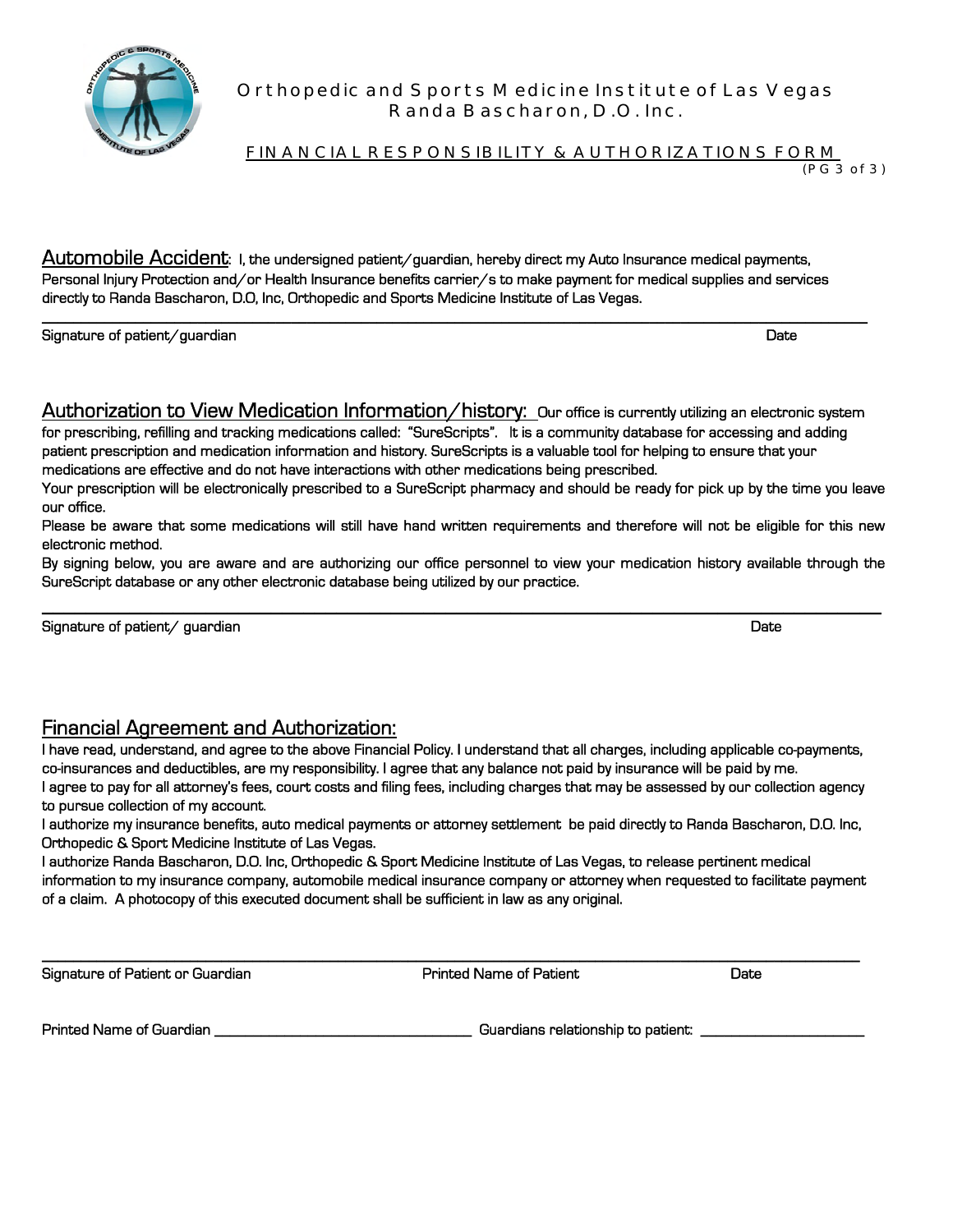

Orthopedic & Sports Medicine Institute of Las Vegas Randa Bascharon, D.O. Inc. 7281 W Sahara Suite #110 Las Vegas, NV 89117 Ph: 702.947.7790 Fax: 702.947.7792

# **Patient No Show Policy & Procedure**

 If you are unable to keep your appointment, you are required to provide a 24 hour notice of cancellation.

Failure to cancel your appointment with a 24 hour notice will result in a phone call to the number on file and a "NO SHOW" warning letter mailed to the address on file. To assist you in keeping your appointment, you will receive a reminder call from our automated system.

If there is a subsequent "NO SHOW" appointment, your account may be charged 25.00 for which you are entirely financially responsible. It is not covered by your insurance and will not be billed to insurance. You will need to pay the "NO SHOW" fee in full to obtain any further appointments with our office.

We hope that all of our patients get the care they need and show consideration by notifying us in advance of the inability to keep an appointment so that another patient may have that time slot.

We are very concerned when you miss appointments that you are not receiving the necessary medical care required for your injury or illness. Please call if you are experiencing any problems. We value you as a patient.

ATTN: ACCESS TO HEALTHCARE NETWORK PATIENTS: YOU WILL SIGN BELOW ACKNOWLEDING THAT YOUR AHN MEMBER AGREEMENT REGARDING APPOINTMENT NO SHOW POLICIES WILL SUPERCEDE THIS DOCUMENT. PLEASE REFER TO YOUR AHN AGREEMENT FOR THAT INFORMATION.

\_\_\_\_\_\_\_\_\_\_\_\_\_\_\_\_\_\_\_\_\_\_\_\_\_\_\_\_\_\_\_\_\_\_\_\_\_\_\_\_\_\_\_\_\_\_\_\_\_\_\_\_\_\_\_\_\_\_\_\_\_\_\_\_\_\_\_\_\_\_

\_\_\_\_\_\_\_\_\_\_\_\_\_\_\_\_\_\_\_\_\_\_\_\_\_\_\_\_\_\_\_\_\_\_\_\_\_\_\_\_\_\_\_\_\_\_\_\_\_\_\_\_\_\_\_\_\_\_\_\_\_\_\_\_\_\_\_\_\_\_

Patient printed name **Date** 

Signature of patient/guardian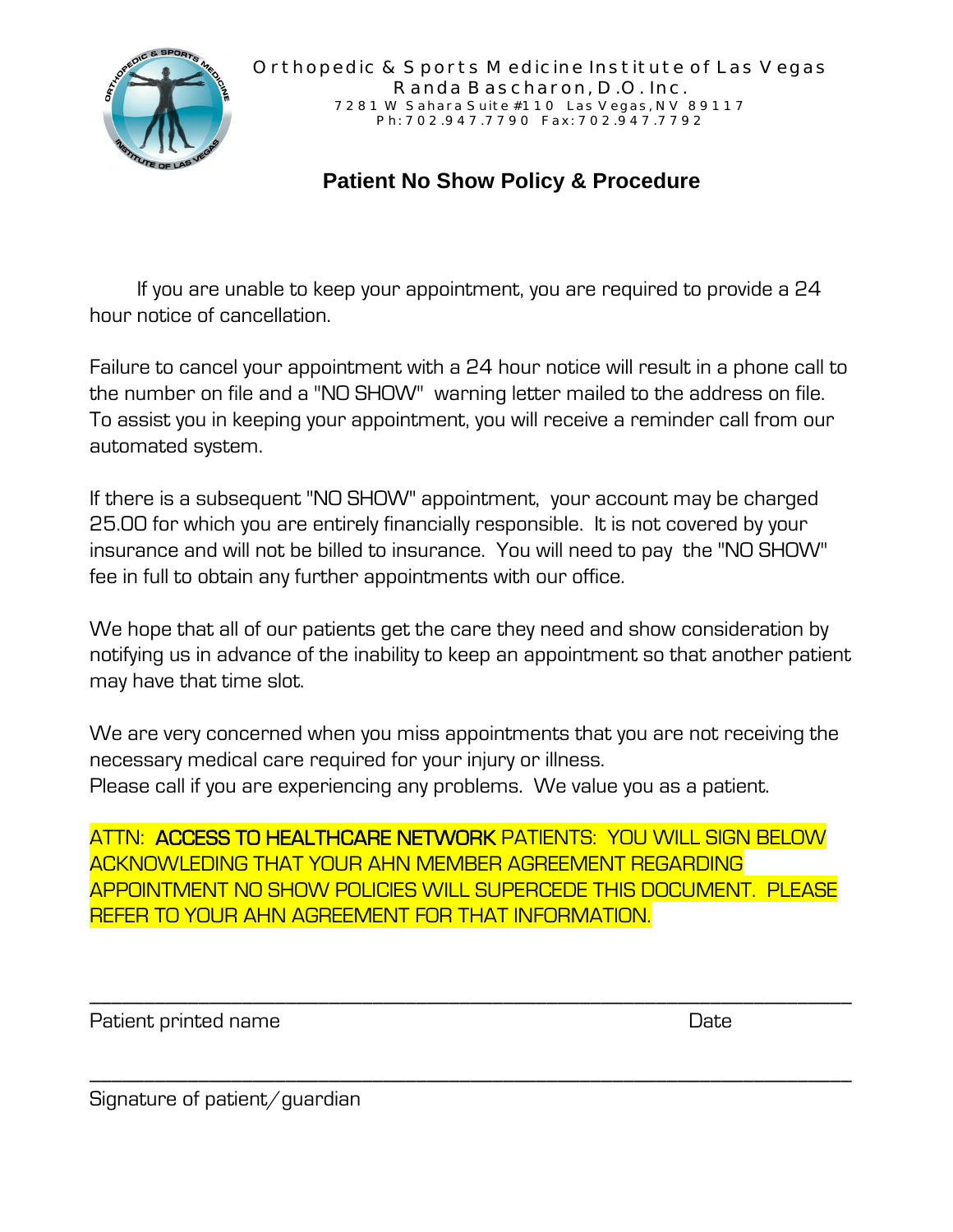# **HIPAA Notice of Privacy Practices**

**Revised 2013** 

Effective as of April/14/2003 Revised March/26/2013



**Orthopedic and Sports Medicine Institute Of Las Vegas Randa Bascharon, D.O., Inc. 7281 W Sahara Ave. Suite 110 Las Vegas, NV 89117 Ph: 702.947.7790 Fax: 702.947-7792**

### **THIS NOTICE DESCRIBES HOW MEDICAL INFORMATION ABOUT YOU MAY BE USED AND DISCLOSED AND HOW YOU CAN GET ACCESS TO THIS INFORMATION. PLEASE REVIEW IT CAREFULLY.**

This Notice of Privacy Practices is NOT an authorization. This Notice of Privacy Practices describes how we, our Business Associates and their subcontractors, may use and disclose your protected health information (PHI) to carry out treatment, payment or health care operations (TPO) and for other purposes that are permitted or required by law. It also describes your rights to access and control your protected health information. "Protected Health Information" is information about you, including demographic information, that may identify you and that relates to your past, present or future physical or mental health condition and related health care services.

## **USES AND DISCLOSURES OF PROTECTED HEALTH INFORMATION**

Your protected health information may be used and disclosed by your physician, our office staff and others outside of our office that are involved in your care and treatment for the purpose of providing health care services to you, to pay your health care bills, to support the operation of the physician's practice, and any other use required by law.

**Treatment:** We will use and disclose your protected health information to provide, coordinate, or manage your health care and any related services. This includes the coordination or management of your health care with a third party. For example, your protected health information may be provided to a physician to whom you have been referred to ensure that the physician has the necessary information to diagnose or treat you.

**Payment:** Your protected health information will be used, as needed, to obtain payment for your health care services. For example, obtaining approval for a hospital stay may require that your relevant protected health information be disclosed to the health plan to obtain approval for the hospital admission.

**Healthcare Operations:** We may use or disclose, as-needed, your protected health information in order to support the business activities of your physician's practice. These activities include, but are not limited to, quality assessment, employee review, training of medical students, licensing, fundraising, and conducting or arranging for other business activities. For example, we may disclose your protected health information to medical school students that see patients at our office. In addition, we may use a sign-in sheet at the registration desk where you will be asked to sign your name and indicate your physician. We may also call you by name in the waiting room when your physician is ready to see you. We may use or disclose your protected health information, as necessary, to contact you to remind you of your appointment, and inform you about treatment alternatives or other health-related benefits and services that may be of interest to you. If we use or disclose your protected health information for fundraising activities, we will provide you the choice to opt out of those activities. You may also choose to opt back in.

We may use or disclose your protected health information in the following situations without your authorization. These situations include: as required by law, public health issues as required by law, communicable diseases, health oversight, abuse or neglect, food and drug administration requirements, legal proceedings, law enforcement, coroners, funeral directors, organ donation, research, criminal activity, military activity and national security, workers' compensation, inmates, and other required uses and disclosures. Under the law, we must make disclosures to you upon your request. Under the law, we must also disclose your protected health information when required by the Secretary of the Department of Health and Human Services to investigate or determine our compliance with the requirements under Section 164.500.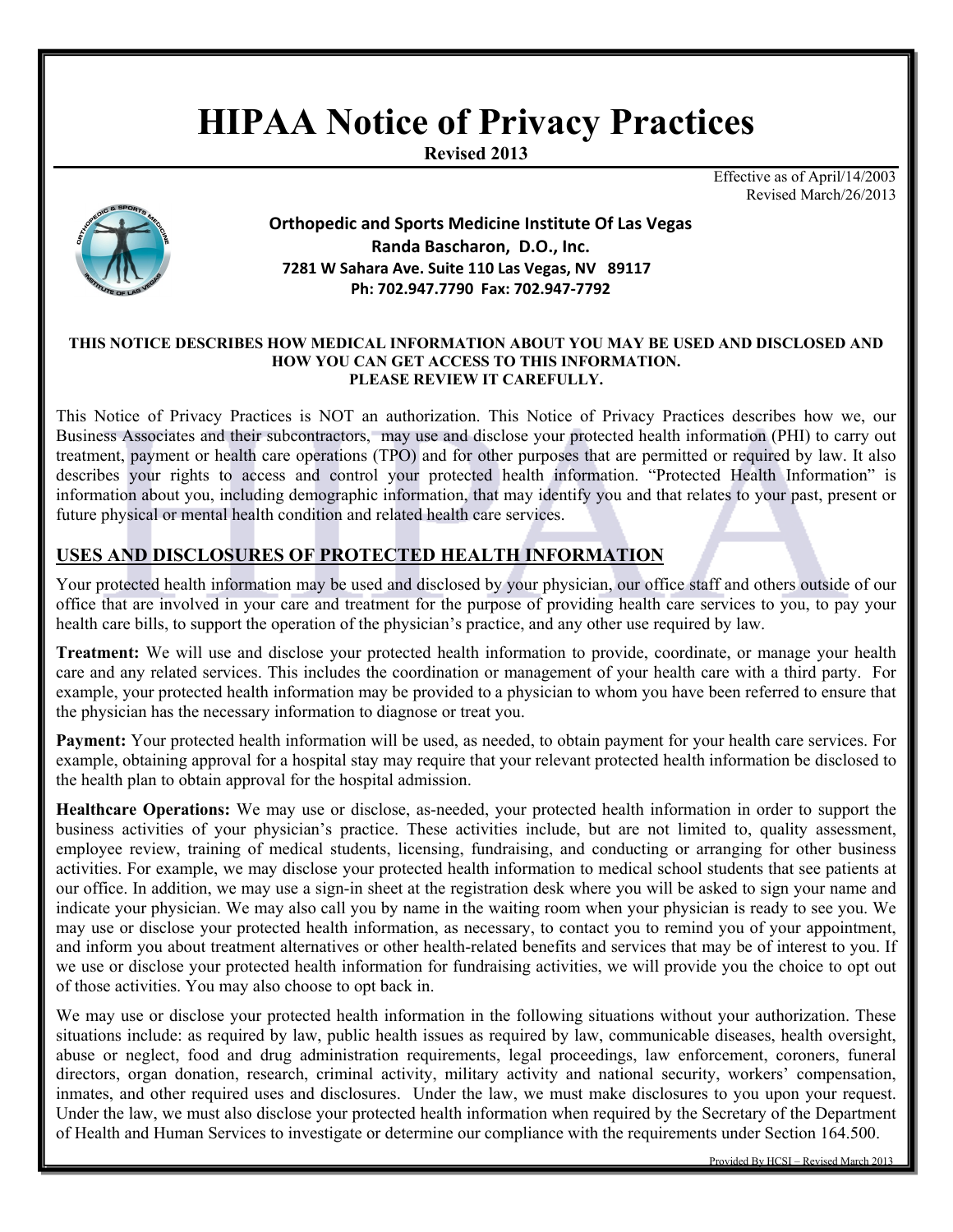### **USES AND DISCLOSURES THAT REQUIRE YOUR AUTHORIZATION**

**Other Permitted and Required Uses and Disclosures** will be made **only with your consent**, **authorization** or opportunity to object unless required by law. Without your authorization, we are expressly prohibited to use or disclose your protected health information for marketing purposes. We may not sell your protected health information without your authorization. We may not use or disclose most psychotherapy notes contained in your protected health information. We will not use or disclose any of your protected health information that contains genetic information that will be used for underwriting purposes.

**You may revoke the authorization**, at any time, in writing, except to the extent that your physician or the physician's practice has taken an action in reliance on the use or disclosure indicated in the authorization.

## **YOUR RIGHTS**

The following are statements of your rights with respect to your protected health information.

You have the right to inspect and copy your protected health information (fees may apply) – Pursuant to your written request**,** you have the right to inspect or copy your protected health information whether in paper or electronic format. Under federal law, however, you may not inspect or copy the following records: Psychotherapy notes, information compiled in reasonable anticipation of, or used in, a civil, criminal, or administrative action or proceeding, protected health information restricted by law, information that is related to medical research in which you have agreed to participate, information whose disclosure may result in harm or injury to you or to another person, or information that was obtained under a promise of confidentiality.

**You have the right to request a restriction of your protected health information –** This means you may ask us not to use or disclose any part of your protected health information for the purposes of treatment, payment or healthcare operations. You may also request that any part of your protected health information not be disclosed to family members or friends who may be involved in your care or for notification purposes as described in this Notice of Privacy Practices. Your request must state the specific restriction requested and to whom you want the restriction to apply. Your physician is not required to agree to your requested restriction except if you request that the physician not disclose protected health information to your health plan with respect to healthcare for which you have paid in full out of pocket.

**You have the right to request to receive confidential communications –** You have the right to request confidential communication from us by alternative means or at an alternative location. You have the right to obtain a paper copy of this notice from us, upon request, even if you have agreed to accept this notice alternatively i.e. electronically.

**You have the right to request an amendment to your protected health information –** If we deny your request for amendment, you have the right to file a statement of disagreement with us and we may prepare a rebuttal to your statement and will provide you with a copy of any such rebuttal.

**You have the right to receive an accounting of certain disclosures –** You have the right to receive an accounting of disclosures, paper or electronic, except for disclosures: pursuant to an authorization, for purposes of treatment, payment, healthcare operations; required by law, that occurred prior to April 14, 2003, or six years prior to the date of the request.

You have the right to receive notice of a breach – We will notify you if your unsecured protected health information has been breached.

**You have the right to obtain a paper copy of this notice** from us even if you have agreed to receive the notice electronically. We reserve the right to change the terms of this notice and we will notify you of such changes on the following appointment. We will also make available copies of our new notice if you wish to obtain one.

## **COMPLAINTS**

You may complain to us or to the Secretary of Health and Human Services if you believe your privacy rights have been violated by us. You may file a complaint with us by notifying our Compliance Officer of your complaint. **We will not retaliate against you for filing a complaint.**

HIPAA COMPLIANCE OFFICER Phone email

**We are required by law to maintain the privacy of, and provide individuals with, this notice of our legal duties and privacy practices with respect to protected health information. We are also required to abide by the terms of the notice currently in effect. If you have any questions in reference to this form, please ask to speak with our HIPAA Compliance Officer in person or by phone at our main phone number. Please sign the accompanying "Acknowledgment" form. Please note that by signing the Acknowledgment form you are only acknowledging that you have received or been given the opportunity to receive a copy of our Notice of Privacy Practices.** Provided By HCSI– Revised March 2013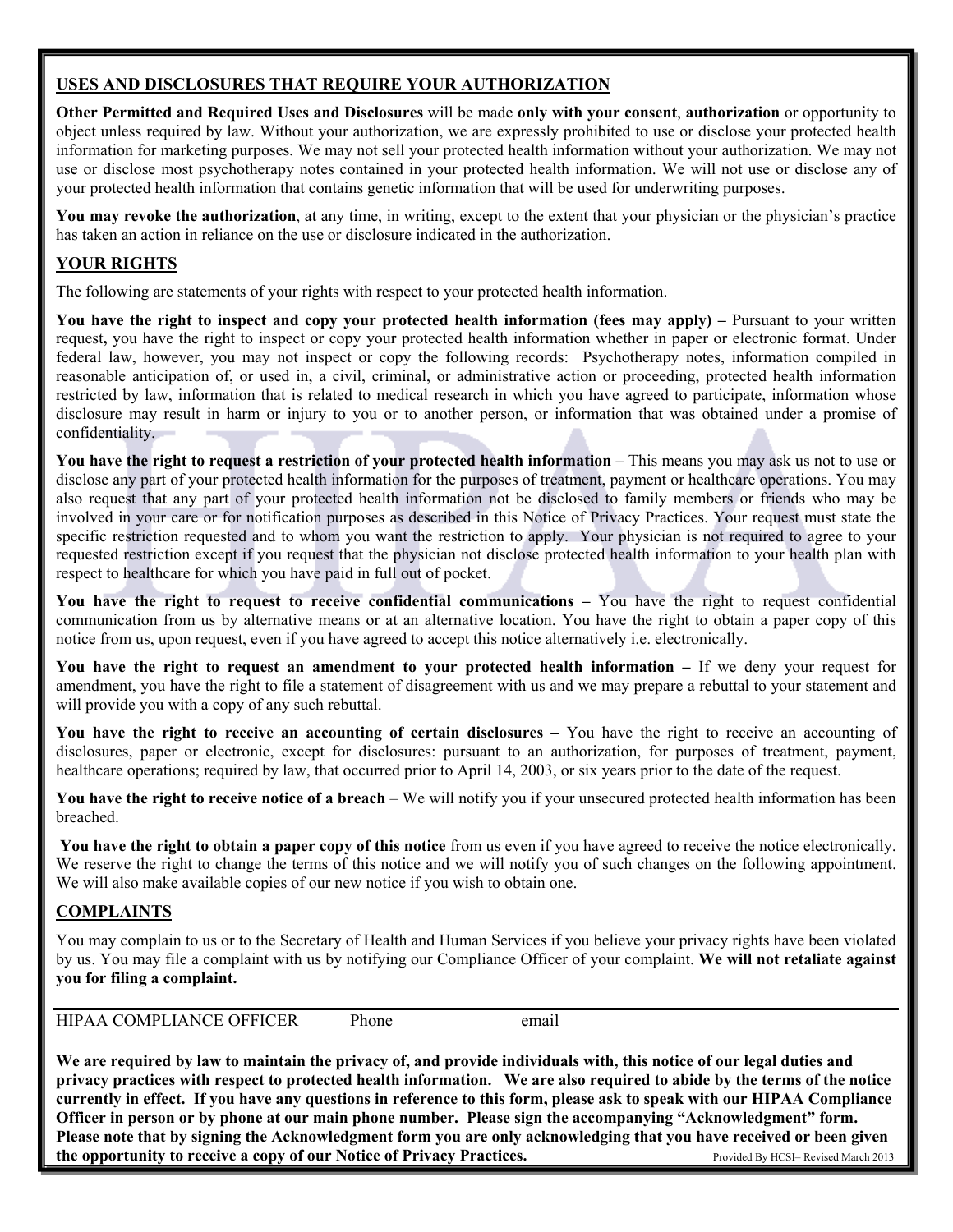

Orthopedic and Sports Medicine Institute Of Las Vegas Randa Bascharon, D.O., Inc. Ph: 702.947.7790 Fax: 702.947-7792

# HIPAA NOTICE OF PRIVACY PRACTICES

(This page will be retained in your medical records at Orthopedic and Sports Medicine Institute of Las Vegas, Randa Bascharon, D.O. Inc.)

We are required by law to maintain the privacy of, and provide individuals with, this notice of our legal duties and privacy practices with respect to protected health information. If you have any objections to this form, please ask to speak with our HIPAA Compliance Officer in person or by phone at our Main Phone Number.

# ACKNOWLEDGMENT OF OUR NOTICE OF PRIVACY PRACTICES

I hereby acknowledge that I have received or have been give the opportunity to receive a copy of Orthopedic & Sports Medicine Institute, Dr. Randa Bascharon's Notice of Privacy Practices. By signing below I am "only" giving acknowledgment that I have received or have had the opportunity to receive the Notice of our Privacy Practices.

# OUR MEDICARE COMPLIANCE PLEDGE

Our office is fully committed to compliance with all Medicare laws, rules and regulations. If you ever have any questions or concerns about your services or charges, we encourage you to call and ask for our Compliance Officer.

 \_\_\_\_\_\_\_\_\_\_\_\_\_\_\_\_\_\_\_\_\_\_\_\_\_\_\_\_\_\_\_\_\_\_\_\_\_\_\_\_ \_\_\_\_\_\_\_\_\_\_\_\_\_\_\_\_\_\_\_\_\_\_\_\_\_\_\_\_\_\_\_\_\_\_\_\_\_\_\_\_ PRINT PATIENT NAME SIGNATURE PATIENT/GUARDIAN

 $\overline{DATE}$   $\overline{DE}$   $\overline{DE}$   $\overline{DE}$   $\overline{DE}$   $\overline{DE}$   $\overline{DE}$   $\overline{DE}$   $\overline{DE}$   $\overline{DE}$   $\overline{DE}$   $\overline{DE}$   $\overline{DE}$   $\overline{DE}$   $\overline{DE}$   $\overline{DE}$   $\overline{DE}$   $\overline{DE}$   $\overline{DE}$   $\overline{DE}$   $\overline{DE}$   $\overline{DE}$   $\overline{DE}$   $\overline{DE}$   $\overline$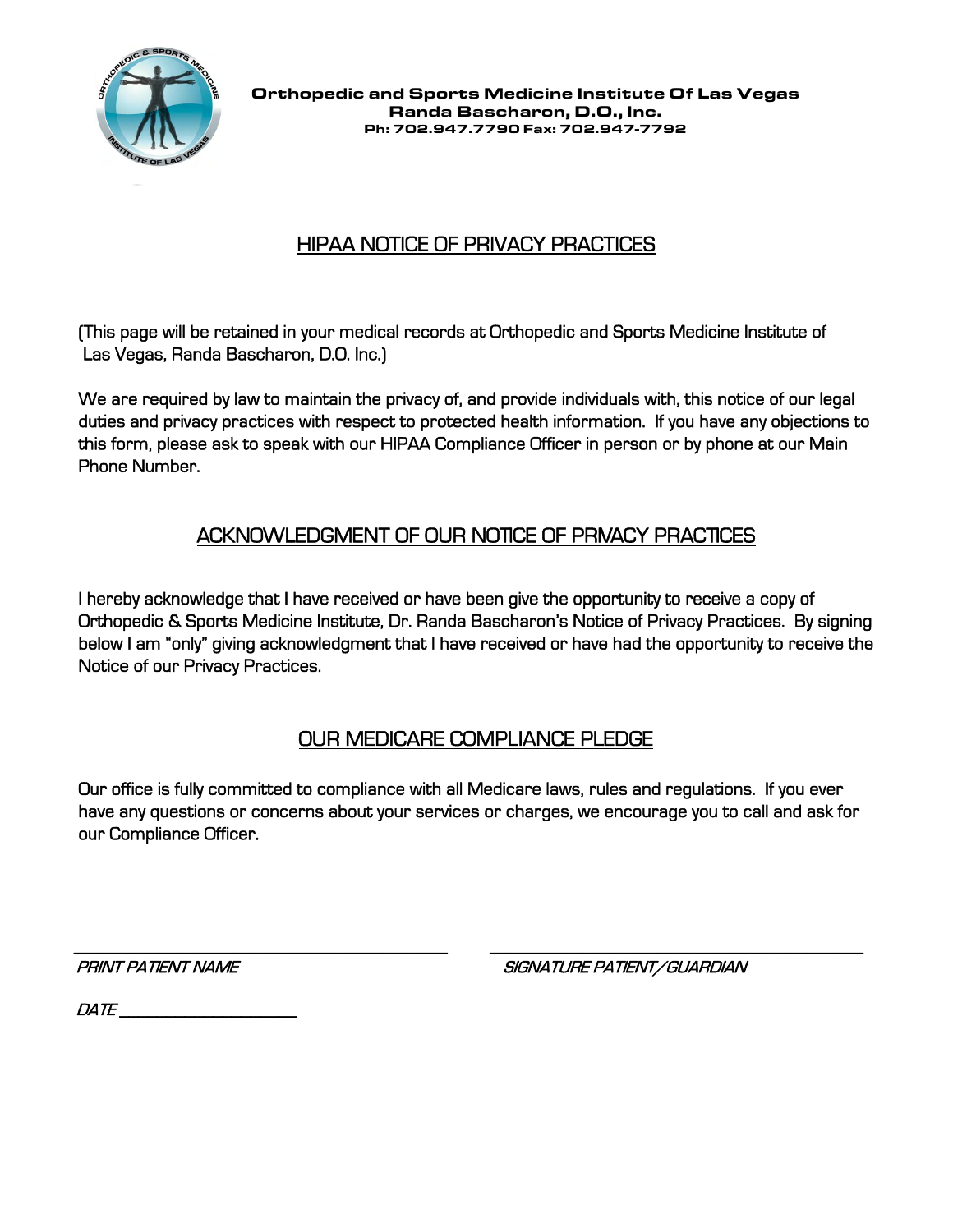

### Orthopedic and Sports Medicine Institute Of Las Vegas Randa Bascharon, D.O., Inc.

### AUTHORIZATION TO DISCLOSE PROTECTED HEALTH INFORMATION TO FAMILY AND/OR CAREGIVERS

| NAME OF PARENT/GUARDIAN (IF PATIENT IS MINOR)___________________________________                                                                                                                                    |
|---------------------------------------------------------------------------------------------------------------------------------------------------------------------------------------------------------------------|
| In the event Orthopedic & Sports Medicine Institute of Las Vegas, Randa Bascharon, D.O., Inc. may need to give your test<br>results or medical information, may we<br>Check all that apply.                         |
| Leave detailed message on an answering machine<br>Leave a message with my spouse or family member                                                                                                                   |
|                                                                                                                                                                                                                     |
|                                                                                                                                                                                                                     |
|                                                                                                                                                                                                                     |
| Orthopedics and Sports Medicine Institute of Las Vegas, Randa Bascharon, D.O., Inc. and staff, the authorization to disclose<br>my protected health information to the following family, friends, and/or caregiver: |

| Name: | _Relationship to patient:_ |
|-------|----------------------------|
| Name: | _Relationship to patient:_ |
| Name: | Relationship to patient:   |
| Name: | _Relationship to patient:_ |

I understand that I have the right to revoke this authorization at any time. I understand that if I revoke this authorization I must do so in writing and present my written revocation to the Medical Records Department of Orthopedic and Sports Medicine Institute of Las Vegas, Randa Bascharon, D.O., Inc.

I understand that the revocation will not apply to information that has already been released in response to this authorization. I understand that the revocation will not apply to information shared in the process of treatment, payment, or healthcare operations.

I understand that authorizing the disclosure of this health information is voluntary. I can refuse to sign this authorization and I need not sign this form in order to assure treatment. I understand that any disclosure of information carries with it the potential for an unauthorized re-disclosure and the information may not be protected by Federal Confidentiality Rules. If I have questions about the disclosure of my health information, I can receive further information from my doctor or his staff.

Unless otherwise revoked this authorization will expire on the following date, event, or condition: If I fail to specify a date, this authorization will expire one (1) year from the signature on this form.

| SIGNATURE OF PATIENT                                                |                       | <b>DATE</b> |  |
|---------------------------------------------------------------------|-----------------------|-------------|--|
|                                                                     |                       |             |  |
| SIGNATURE OF PARENT/GUARDIAN (IF PATIENT IS A MINOR)                |                       | <b>DATE</b> |  |
|                                                                     |                       |             |  |
| NAME OF WITNESS<br>(Our office staff will sign in the witness area) | SIGNATURE OF WITNESSS | <b>DATE</b> |  |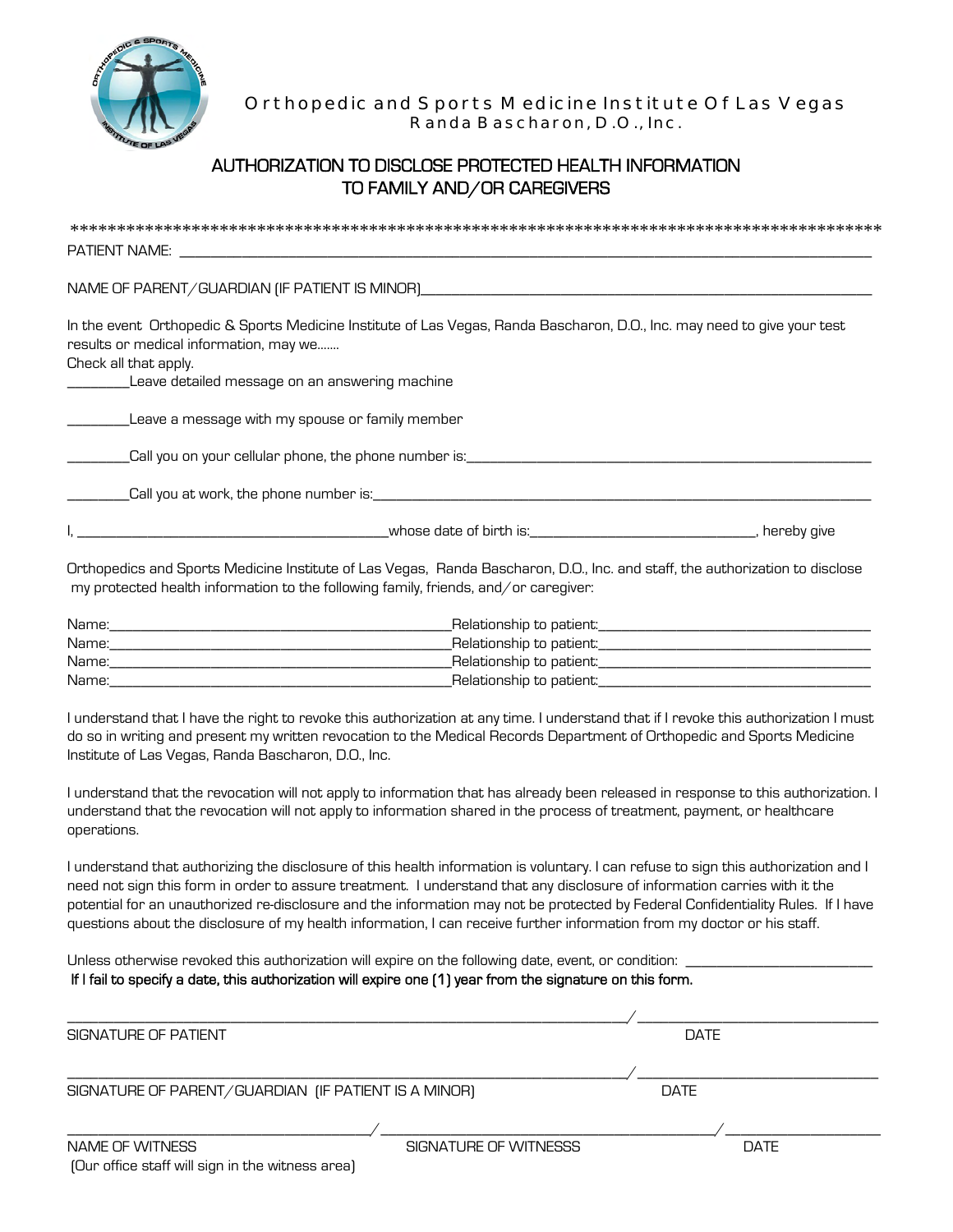

 $\overline{1}$ 

Orthopedic & Sports Medicine Institute of Las Vegas Randa Bascharon, D.O. Inc. 7281 W Sahara Suite #110 Las Vegas, NV 89117 Ph: 702.947.7790 Fax: 702.947.7792

Authorization to View Medication Information

Our office is currently utilizing an electronic system for prescribing, refilling and tracking medications called : "SureScripts". It is a community database for accessing and adding patient prescription and medication information and history. SureScripts is a valuable tool for helping to ensure that your medications are effective and do not have interactions with other medications being prescribed. Your prescription will be electronically prescribed to a SureScript pharmacy and should be ready for pick up by the time you leave our office. Please be aware that some medications will still have hand written requirements and therefore will not be eligible for this new electronic method.

By signing below, you are aware and are authorizing our office personnel to view your medication history available through the SureScript or any other electronic database being utilized by our office.

 $\overline{a}$  , and the contribution of the contribution of the contribution of the contribution of the contribution of the contribution of the contribution of the contribution of the contribution of the contribution of the co

Patient name:

Date of Birth:

Signature of patient/ guardian Date of  $\Box$ 

Printed Name if guardian/responsible party is signing for patient. The manuscriptionship to patient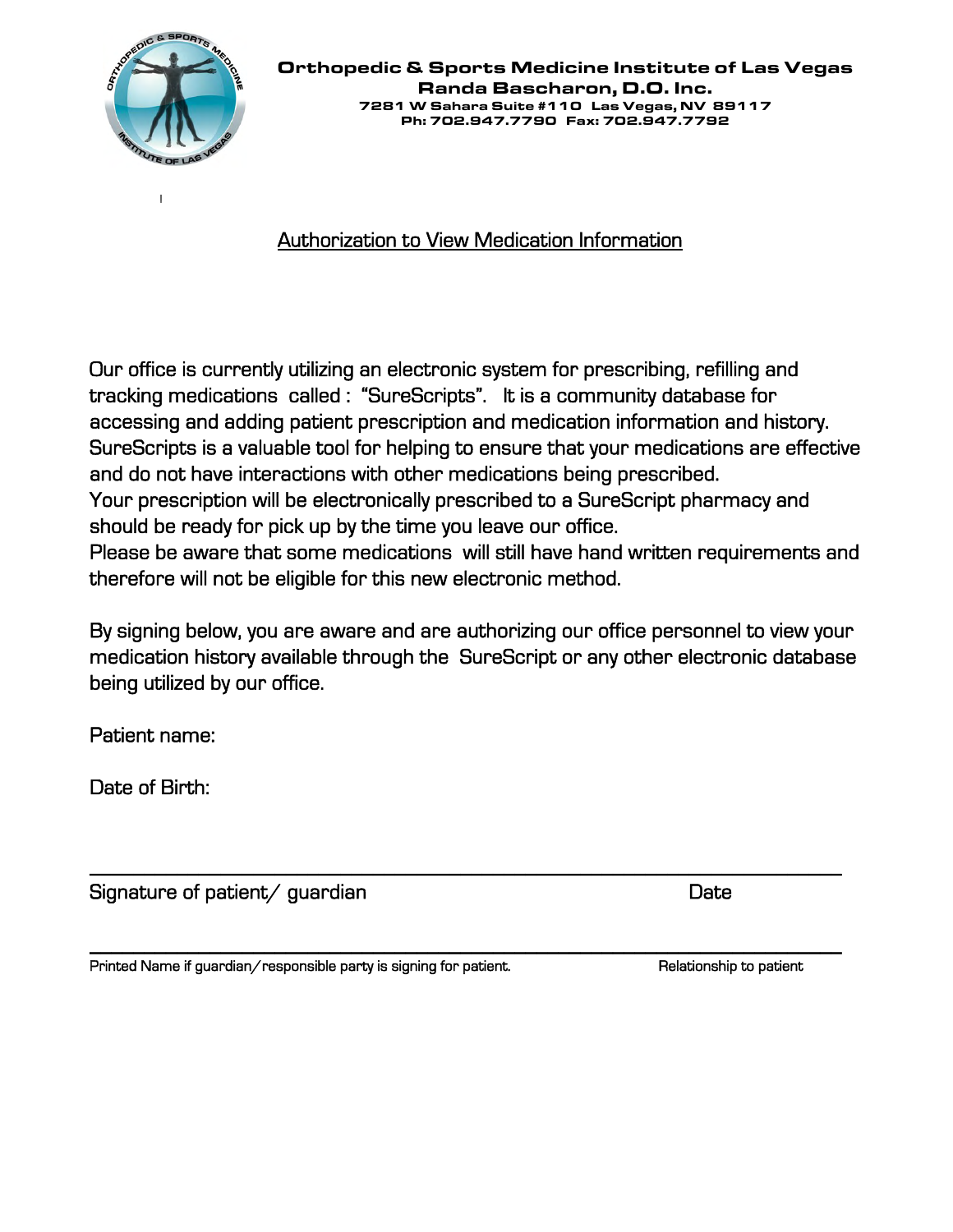

### ORTHOPEDIC & SPORTS MEDICINE INSTITUTE OF LAS VEGAS RANDA BASCHARON, D.O., INC.

# PATIENT INFORMATION

| DO YOU AGREE TO RECEIVE EMAIL REGARDING YOUR FINANCIAL ACCOUNT WITH OUR OFFICE? □ VES □ NO<br>DO YOU AGREE TO RECEIVE NEWLETTERS OR OTHER CORRESPONDENCE FROM OUR OFFICE VIA EMAIL?   YES     NO<br>DO YOU AGREE TO RECEIVE EMAIL REGARDING YOUR APPOINTMENTS ?     YES     NO |                              |  |  |
|--------------------------------------------------------------------------------------------------------------------------------------------------------------------------------------------------------------------------------------------------------------------------------|------------------------------|--|--|
|                                                                                                                                                                                                                                                                                |                              |  |  |
|                                                                                                                                                                                                                                                                                |                              |  |  |
|                                                                                                                                                                                                                                                                                | <b>GUARANTOR INFORMATION</b> |  |  |
|                                                                                                                                                                                                                                                                                |                              |  |  |
|                                                                                                                                                                                                                                                                                |                              |  |  |
|                                                                                                                                                                                                                                                                                |                              |  |  |
|                                                                                                                                                                                                                                                                                |                              |  |  |
|                                                                                                                                                                                                                                                                                | <b>EMERGENCY CONTACTS</b>    |  |  |
|                                                                                                                                                                                                                                                                                |                              |  |  |
|                                                                                                                                                                                                                                                                                |                              |  |  |
|                                                                                                                                                                                                                                                                                | <b>INSURANCE INFORMATION</b> |  |  |
| PRIMARY INSURANCE CO NAME <b>And A SECOND CONSUMING THE CONSUMING OF A SECOND CONSUMING CONSUMING THE CONSUMING OF A SECOND CONSUMING CONSUMING THE CONSUMING OF A SECOND CONSUMING OF A SECOND CONSUMING OF A SECOND CONSUMING </b>                                           |                              |  |  |
| ADDRESS TO MAIL CLAIMS: A RESERVE TO MAIL CLAIMS: A RESERVE TO MAIL CLAIMS: A RESERVE TO MAIL CLAIMS:                                                                                                                                                                          |                              |  |  |
|                                                                                                                                                                                                                                                                                |                              |  |  |
|                                                                                                                                                                                                                                                                                |                              |  |  |
| POLICY/ID#____________________GROUP #____________________EMPLOYER____________________CITY_______________STATE_____                                                                                                                                                             |                              |  |  |
|                                                                                                                                                                                                                                                                                |                              |  |  |
|                                                                                                                                                                                                                                                                                |                              |  |  |
|                                                                                                                                                                                                                                                                                |                              |  |  |
|                                                                                                                                                                                                                                                                                |                              |  |  |
|                                                                                                                                                                                                                                                                                |                              |  |  |

**The above information is true to the best of my knowledge. I authorize my insurance benefits or attorney/s settlements to be paid directly to Orthopedic & Sports Medicine Institute of Las Vegas, Dr. Randa Bascharon D.O., Inc. I understand that I am financially responsible for any balance. I also authorize Orthopedic & Sports Medicine Institute of Las Vegas, Dr. Randa Bascharon D.O., Inc. or my insurance company or attorney/s to release any information required to process my claims.**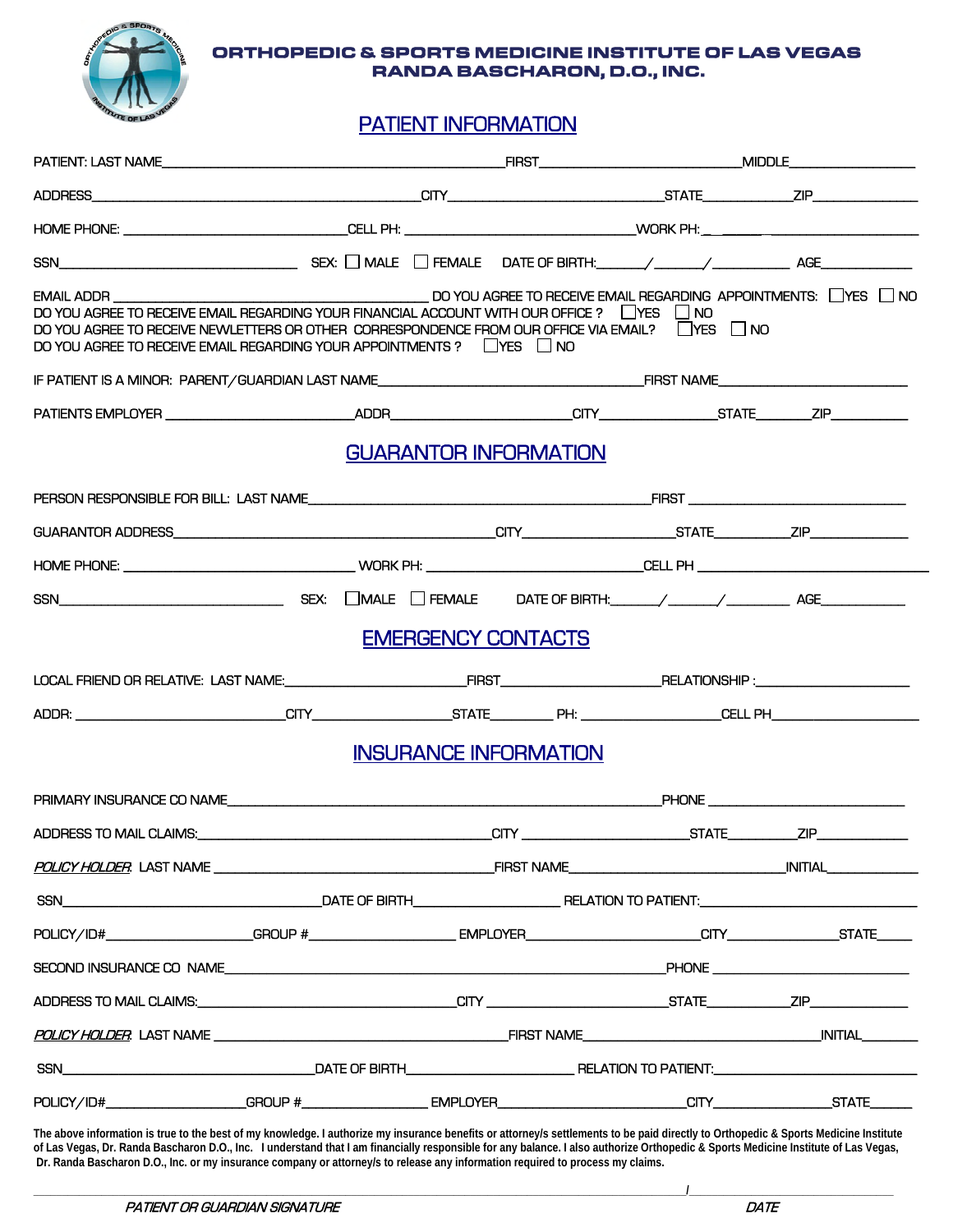

## ORTHOPEDICS & SPORTS MEDICINE INSTITUTE OF LAS VEGAS RANDA BASCHARON, D.O., INC.

| <b>PATIENT NAME:</b> NAME:                                                                                       | DATE_____________________                                                                                                                                                |
|------------------------------------------------------------------------------------------------------------------|--------------------------------------------------------------------------------------------------------------------------------------------------------------------------|
| Race: American Indian   Asian   Black or African American                                                        | White Alaskan Pacific Islander                                                                                                                                           |
| <b>Patient Prohibited   Patient Declined   Unknown</b>                                                           |                                                                                                                                                                          |
| Ethnicity: $\vert$ Hispanic or Latino $\vert$<br>Not Hispanic or Latino                                          |                                                                                                                                                                          |
| ■ Patient Prohibited   Patient Declined   Unknown                                                                |                                                                                                                                                                          |
|                                                                                                                  |                                                                                                                                                                          |
|                                                                                                                  |                                                                                                                                                                          |
| HOW WERE YOU REFERRED TO OUR OFFICE?                                                                             |                                                                                                                                                                          |
|                                                                                                                  |                                                                                                                                                                          |
|                                                                                                                  |                                                                                                                                                                          |
| <b>NINSURANCE COMPANY REFERRAL:</b>                                                                              |                                                                                                                                                                          |
|                                                                                                                  |                                                                                                                                                                          |
|                                                                                                                  |                                                                                                                                                                          |
|                                                                                                                  |                                                                                                                                                                          |
| Are they patients in this practice? YES                                                                          | NO.                                                                                                                                                                      |
| <b>FILLOW PAGES</b><br><b>INTERNET</b>                                                                           | $\Box$ OTHER                                                                                                                                                             |
|                                                                                                                  |                                                                                                                                                                          |
| WHAT ARE WE SEEING YOU FOR TODAY?                                                                                |                                                                                                                                                                          |
| <b>BODY PART INVOLVED:</b>                                                                                       | <b>RIGHT</b><br><b>LEFT</b>                                                                                                                                              |
|                                                                                                                  | <b>RIGHT</b><br><b>ILEFT</b>                                                                                                                                             |
|                                                                                                                  | $\Box$ RIGHT<br><b>NLEFT</b><br>3.)                                                                                                                                      |
| $\left( 4. \right)$                                                                                              | <b>LEFT</b><br><b>RIGHT</b>                                                                                                                                              |
|                                                                                                                  |                                                                                                                                                                          |
|                                                                                                                  |                                                                                                                                                                          |
| (If this is a work related injury, stop here and complete work comp patient info only)                           |                                                                                                                                                                          |
|                                                                                                                  |                                                                                                                                                                          |
| HOW DID THE INJURY OCCUR? EXPLAIN IN DETAIL:                                                                     |                                                                                                                                                                          |
|                                                                                                                  |                                                                                                                                                                          |
|                                                                                                                  | *IF THIS IS NOT AN INJURY OR ACCIDENT, WHAT IS THE ONSET DATE OF THE PROBLEM/S?___________________                                                                       |
|                                                                                                                  |                                                                                                                                                                          |
| <b>AUTO ACCIDENT</b>                                                                                             |                                                                                                                                                                          |
| WERE YOU : $\Box$ Driver                                                                                         | □ PASSENGER FRONT □ PASSENGER REAR □ MOTORCYCLE DRIVER □ MOTORCYCLE PASSENGER                                                                                            |
| WERE YOU WEARING A SEATBELT AT THE TIME OF ACCIDENT? $\Box$ YES $\Box$ NO                                        |                                                                                                                                                                          |
| WHAT KIND OF AUTO ACCIDENT? THE VEHICLE YOU WERE IN WAS:                                                         |                                                                                                                                                                          |
| IMPACTED BY OTHER VEHICLE: □FRONT □PASSENGER SIDE □DRIVER SIDE □REAR                                             |                                                                                                                                                                          |
| YOUR VEHICLE COLLIDED WITH A STATIONARY OBJECT $\Box$ front $\Box$ passenger side $\Box$ driver side $\Box$ rear |                                                                                                                                                                          |
| VOU WERE A PEDESTRIAN STRUCK BY VEHICLE □ YOU WERE A BICYCLIST STRUCK BY VEHICLE                                 |                                                                                                                                                                          |
| IS THERE AN AUTO MEDICAL PAYMENT PLAN? WES NO IF YES, LIST INS CO NAME AND PHONE NUMBER OF AGENT/ REPRESENTATIVE |                                                                                                                                                                          |
| DO YOU HAVE AN ATTORNEY WHO IS REPRESENTING YOU IN THIS CASE? □YES □NO IF YES LIST NAME, ADDRESS AND PHONE #.    |                                                                                                                                                                          |
| ADDR_                                                                                                            | _CITY_________________________STATE______ ZIP__<br><u> 1980 - Johann Barn, mars ar breithinn ar breithinn ar breithinn an dùthchan an dùthchan an dùthchan an dùthch</u> |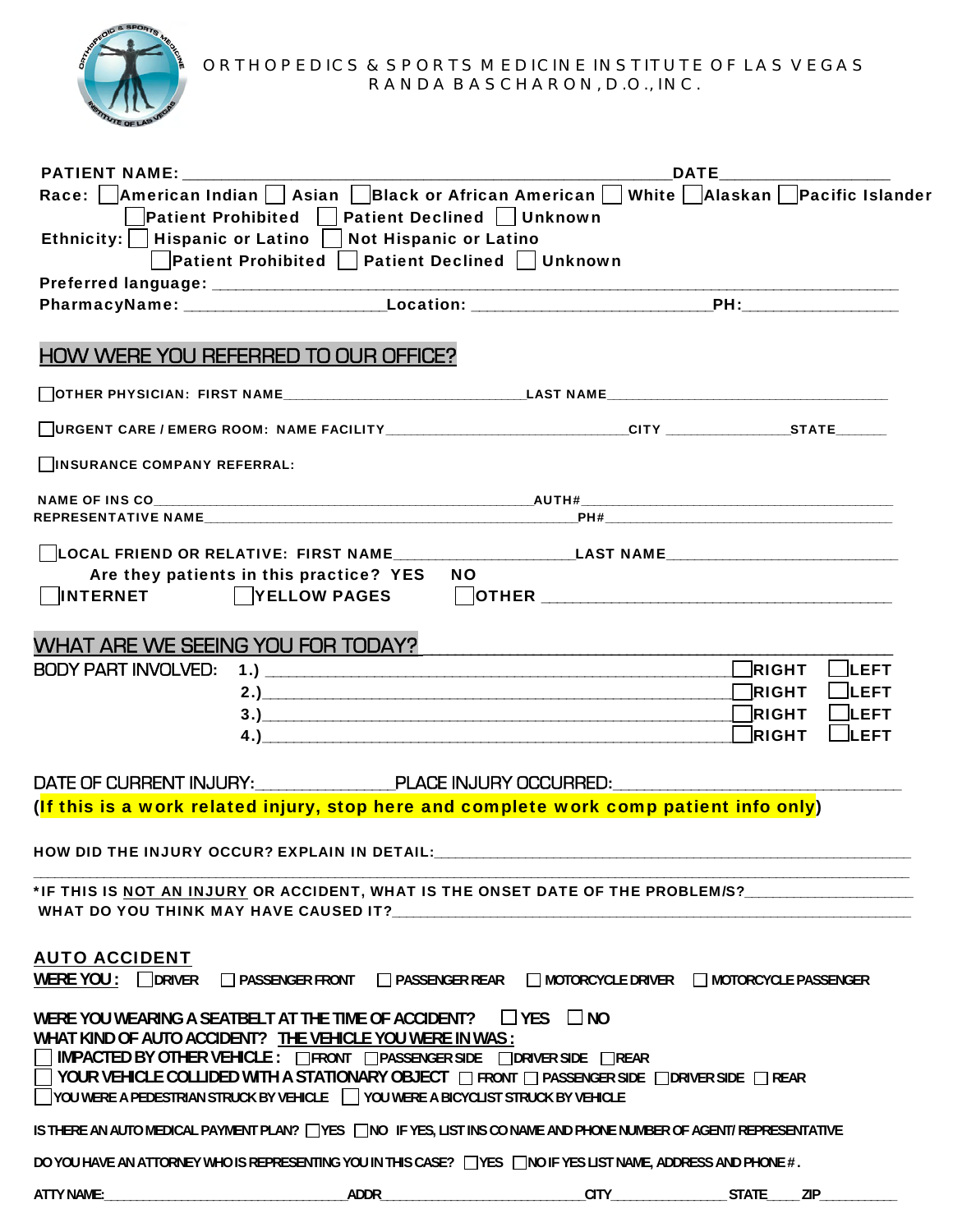

 Orthopedic & Sports Medicine Institute of Las Vegas (PAGE 1 OF 4) Randa Bascharon, D.O. Inc.

NEW PATIENT MEDICAL HISTORY

| IS YOUR INJURY/S RELATED TO:<br>$\Box$ AUTO ACCIDENT<br>$\Box$ NO INJURY - ONSET OF SYMPTOMS ONLY                                                                                                                                                                                                                                                                                                                                                                                                                                                        | $\Box$ WORK ACCIDENT    | SCHOOL ACCIDENT<br>OTHER: EXPLAIN                                                                                                                                                                                                           |                                                                                                        | ATHLETIC ACCIDENT: WHERE <b>The Contract of ATHLETIC ACCIDENT:</b> WHERE                                                                                                                                               |
|----------------------------------------------------------------------------------------------------------------------------------------------------------------------------------------------------------------------------------------------------------------------------------------------------------------------------------------------------------------------------------------------------------------------------------------------------------------------------------------------------------------------------------------------------------|-------------------------|---------------------------------------------------------------------------------------------------------------------------------------------------------------------------------------------------------------------------------------------|--------------------------------------------------------------------------------------------------------|------------------------------------------------------------------------------------------------------------------------------------------------------------------------------------------------------------------------|
| A): CHECK BOX FOR ANY DISEASE WITH WHICH YOU WERE PREVIOUSLY DIAGNOSED:                                                                                                                                                                                                                                                                                                                                                                                                                                                                                  |                         |                                                                                                                                                                                                                                             |                                                                                                        |                                                                                                                                                                                                                        |
| AIDS/HIV<br><b>ALCOHOLISM</b><br><b>ALZHEIMERS</b><br><b>ANEMIA</b><br><b>ARTHRITIS</b><br><b>ASTHMA</b><br><b>BLEEDING DISORDERS</b><br>BLOOD CLOTS<br><b>CANCER</b><br><b>COPD</b><br>ARE YOU: RIGHT HANDED                                                                                                                                                                                                                                                                                                                                            | $\square$ LEFT HANDED   | <b>DEPRESSION</b><br><b>DIABETES</b><br><b>DRUG ABUSE</b><br><b>ELEVATED CHOLESTROL</b><br><b>EYE DISEASE</b><br><b>FIBROMYALGIA</b><br>GI REFLUX (GERDS)<br><b>GOUT</b><br><b>HEART DISEASE</b><br><b>HEPATITIS</b><br>AMBIDEXTROUS (BOTH) | B): LIST ALL CURRENT MEDICATIONS INCLUDING OVER THE COUNTER DRUGS, VITAMINS, SUPPLEMENTS AND THEIR USE | <b>HYPERTENSION</b><br><b>KIDNEY DISEASE</b><br><b>OSTEOARTHRITIS</b><br><b>OSTEOPOROSIS</b><br><b>IPACEMAKER</b><br><b>SEIZURES</b><br><b>SLEEP APNEA</b><br><b>STROKE</b><br><b>THYROID DISEASE</b><br><b>ULCERS</b> |
| <b>DRUG NAME</b>                                                                                                                                                                                                                                                                                                                                                                                                                                                                                                                                         | DOSE/STRENGTH           | <b>FREQUENCY</b>                                                                                                                                                                                                                            | PRESCRIBING DR                                                                                         | <b>REASON</b>                                                                                                                                                                                                          |
| <b>DRUG NAME</b>                                                                                                                                                                                                                                                                                                                                                                                                                                                                                                                                         | DOSE/STRENGTH           | <b>FREQUENCY</b>                                                                                                                                                                                                                            | PRESCRIBING DR                                                                                         | <b>REASON</b>                                                                                                                                                                                                          |
| <b>DRUG NAME</b>                                                                                                                                                                                                                                                                                                                                                                                                                                                                                                                                         | DOSE/STRENGTH           | <b>FREQUENCY</b>                                                                                                                                                                                                                            | PRESCRIBING DR                                                                                         | <b>REASON</b>                                                                                                                                                                                                          |
| <b>DRUG NAME</b>                                                                                                                                                                                                                                                                                                                                                                                                                                                                                                                                         | DOSE/STRENGTH           | <b>FREQUENCY</b>                                                                                                                                                                                                                            | PRESCRIBING DR                                                                                         | <b>REASON</b>                                                                                                                                                                                                          |
| <b>DRUG NAME</b>                                                                                                                                                                                                                                                                                                                                                                                                                                                                                                                                         | DOSE/STRENGTH           | <b>FREQUENCY</b>                                                                                                                                                                                                                            | PRESCRIBING DR                                                                                         | <b>REASON</b>                                                                                                                                                                                                          |
| [*LIST ANY ADDITIONAL MEDICATIONS ON LAST PAGE: ADDITIONAL INFORMATION.]<br>$\mathbb{C}$ ): <u>Allergies to Medication:</u> $\Box$ none known $\Box$ codeine $\Box$ penicillin $\Box$ iodine<br>OTHER DRUG ALLERGIES NOT LISTED ABOVE:<br><b>LIST TYPE OF REACTION TO EACH</b><br>OTHER ALLERGIES: □ LATEX  □ ADHESIVE TAPE  □ CATS  □ DOGS  □ HAYFEVER<br>$\overline{\text{FOOD}}$ ALLERGIES: $\Box$ PEANUTS $\Box$ SOY $\Box$ MILK/DAIRY $\Box$ GLUTEN $\Box$ EGG<br>[*LIST ANY ADDITIONAL ORTHOPEDIC SURGERIES ON LAST PAGE: ADDITIONAL INFORMATION.] |                         |                                                                                                                                                                                                                                             | <b>SULFA</b><br>$\Box$ OTHER : PLEASE LIST<br>SEAFOOD □ OTHERS PLEASE LIST:<br>$\perp$                 | <b>DEMEROL</b><br>$\Box$                                                                                                                                                                                               |
| <b>ORTHOPEDIC SURGERIES:</b>                                                                                                                                                                                                                                                                                                                                                                                                                                                                                                                             | NO ORTHOPEDIC SURGERIES |                                                                                                                                                                                                                                             |                                                                                                        |                                                                                                                                                                                                                        |

RIGHT LEFT BODY PART \_\_\_\_\_\_\_\_\_\_\_\_\_\_\_\_\_ MO/YR\_\_\_\_\_\_\_\_\_\_ SURGEON\_\_\_\_\_\_\_\_\_\_\_\_\_\_\_\_\_\_\_\_\_\_\_\_HOSPITAL\_\_\_\_\_\_\_\_\_\_\_\_\_\_\_\_\_\_\_\_\_\_\_ RIGHT LEFT BODY PART \_\_\_\_\_\_\_\_\_\_\_\_\_\_\_\_\_ MO/YR\_\_\_\_\_\_\_\_\_\_ SURGEON\_\_\_\_\_\_\_\_\_\_\_\_\_\_\_\_\_\_\_\_\_\_\_\_HOSPITAL\_\_\_\_\_\_\_\_\_\_\_\_\_\_\_\_\_\_\_\_\_\_\_ RIGHT LEFT BODY PART \_\_\_\_\_\_\_\_\_\_\_\_\_\_\_\_\_ MO/YR\_\_\_\_\_\_\_\_\_\_ SURGEON\_\_\_\_\_\_\_\_\_\_\_\_\_\_\_\_\_\_\_\_\_\_\_\_HOSPITAL\_\_\_\_\_\_\_\_\_\_\_\_\_\_\_\_\_\_\_\_\_\_\_ □RIGHT □LEFT BODY PART \_\_\_\_\_\_\_\_\_\_\_\_\_\_\_\_\_\_\_\_\_\_\_MO/YR\_\_\_\_\_\_\_\_\_\_\_\_\_\_\_SURGEON\_\_\_\_\_\_\_\_\_\_\_\_\_\_\_\_\_\_\_\_\_\_\_\_\_\_\_HOSPITAL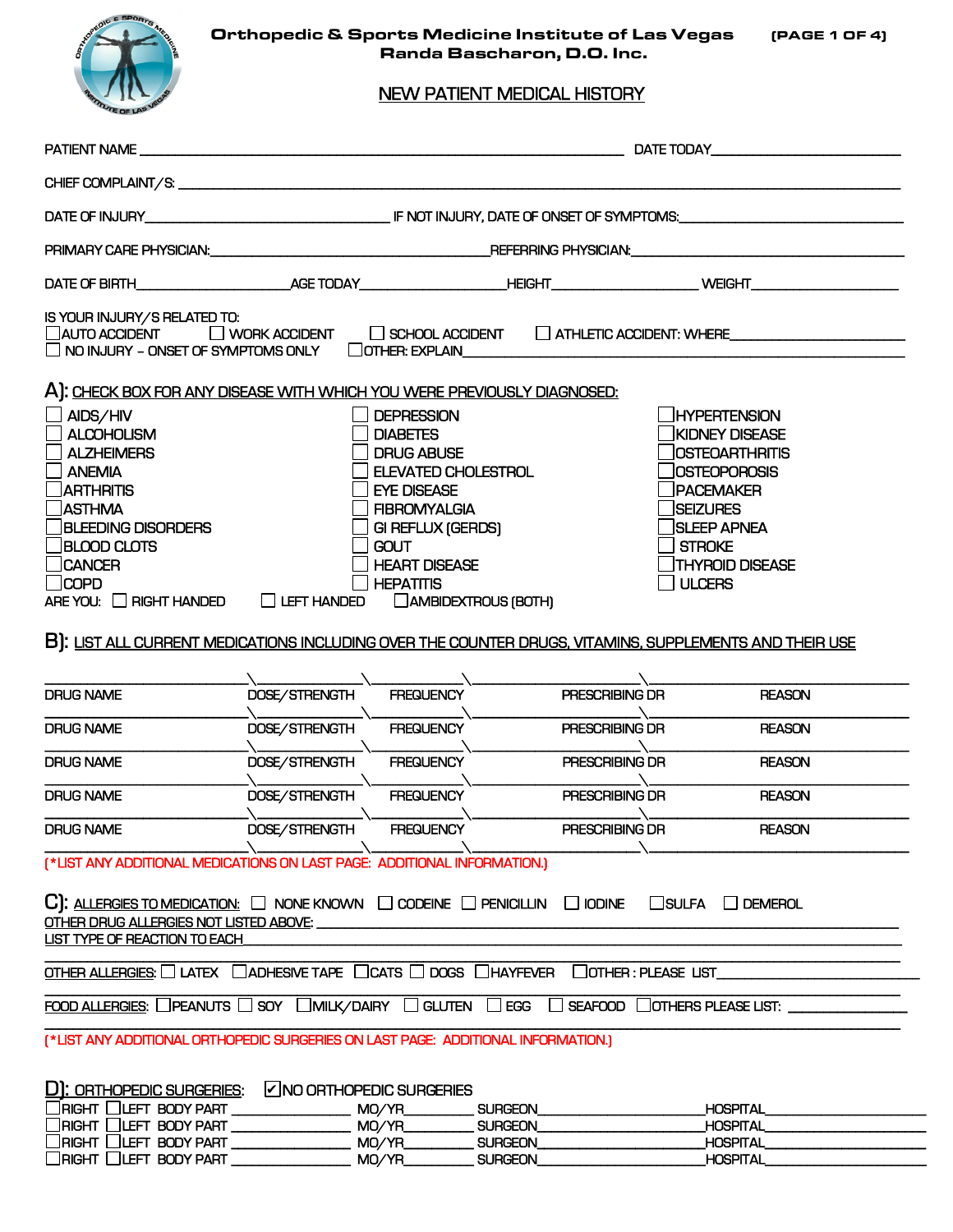| <b>PATIENT NAME</b>                                                                                                                                                                                                                                                                                                         |                      |                                   |                                                | NEW PATIENT MEDICAL HISTORY                                                                                                                                                                                            | (PAGE 2 OF 4)                      |
|-----------------------------------------------------------------------------------------------------------------------------------------------------------------------------------------------------------------------------------------------------------------------------------------------------------------------------|----------------------|-----------------------------------|------------------------------------------------|------------------------------------------------------------------------------------------------------------------------------------------------------------------------------------------------------------------------|------------------------------------|
| ORTHOPEDIC REPLACEMENTS: UNO ORTHOPEDIC REPLACEMENTS                                                                                                                                                                                                                                                                        |                      |                                   |                                                |                                                                                                                                                                                                                        |                                    |
|                                                                                                                                                                                                                                                                                                                             |                      |                                   |                                                | □RIGHT □LEFT BODY PART __________________ MO/YR____________SURGEON______________________HOSPITAL____________________                                                                                                   |                                    |
|                                                                                                                                                                                                                                                                                                                             |                      |                                   |                                                | □RIGHT □LEFT BODY PART __________________ MO/YR___________SURGEON_____________________                                                                                                                                 | HOSPITAL                           |
| (LIST ANY ADDITIONAL ORTHOPEDIC SURGERIES ON LAST PAGE: ADDITIONAL INFORMATION.)                                                                                                                                                                                                                                            |                      |                                   |                                                |                                                                                                                                                                                                                        |                                    |
| OTHER SURGERIES (ANY) : NO OTHER SURGERIES                                                                                                                                                                                                                                                                                  |                      |                                   |                                                |                                                                                                                                                                                                                        |                                    |
|                                                                                                                                                                                                                                                                                                                             |                      |                                   |                                                |                                                                                                                                                                                                                        |                                    |
|                                                                                                                                                                                                                                                                                                                             |                      |                                   |                                                |                                                                                                                                                                                                                        |                                    |
|                                                                                                                                                                                                                                                                                                                             |                      |                                   |                                                |                                                                                                                                                                                                                        |                                    |
| (LIST ANY ADDITIONAL SURGERIES ON LAST PAGE: ADDITIONAL INFORMATION.)                                                                                                                                                                                                                                                       |                      |                                   |                                                |                                                                                                                                                                                                                        |                                    |
|                                                                                                                                                                                                                                                                                                                             |                      |                                   |                                                |                                                                                                                                                                                                                        |                                    |
| <b>FRACTURES/BROKEN BONES: UNO FRACTURES/BROKEN BONES</b>                                                                                                                                                                                                                                                                   |                      |                                   |                                                |                                                                                                                                                                                                                        |                                    |
|                                                                                                                                                                                                                                                                                                                             |                      |                                   |                                                | <b>CASTED</b>                                                                                                                                                                                                          | <b>SURGERY</b>                     |
|                                                                                                                                                                                                                                                                                                                             |                      |                                   |                                                |                                                                                                                                                                                                                        | □CASTED □SURGERY                   |
| (LIST ANY ADDITIONAL FRACTURES ON LAST PAGE: ADDITIONAL INFORMATION.)                                                                                                                                                                                                                                                       |                      |                                   |                                                | <b>CASTED</b>                                                                                                                                                                                                          | <b>SURGERY</b>                     |
|                                                                                                                                                                                                                                                                                                                             |                      |                                   |                                                |                                                                                                                                                                                                                        |                                    |
| IF YES, WHO?                                                                                                                                                                                                                                                                                                                |                      |                                   |                                                | E): FAMILY HISTORY: HAVE ANY OF YOUR FAMILY NMEMBERS EVER BEEN DIAGNOSES WITH THE FOLLOWING: (INCLUDE: SPOUSE, SON,<br>DAUGHTER, FATHER, MOTHER, SISTER, BROTHER, GRANDFATHER, GRANDMOTHER- LIST PATERNAL OR MATERNAL) |                                    |
| $\Box$ AIDS/HIV<br>$\overline{\Box}$ ALCOHOLISM                                                                                                                                                                                                                                                                             |                      |                                   | DEPRESSION ________________________            |                                                                                                                                                                                                                        | NYPERTENSION ____________________  |
|                                                                                                                                                                                                                                                                                                                             |                      |                                   |                                                |                                                                                                                                                                                                                        | KIDNEY DISEASE ___________________ |
| □ ALZHEIMERS _____________________                                                                                                                                                                                                                                                                                          |                      |                                   | □ DRUG ABUSE ________________________          |                                                                                                                                                                                                                        | □ OSTEOARTHRITIS _________________ |
| $\Box$ ANEMIA                                                                                                                                                                                                                                                                                                               |                      |                                   | ELEVATED CHOLESTROL _____________              |                                                                                                                                                                                                                        |                                    |
| $\Box$ ARTHRITIS                                                                                                                                                                                                                                                                                                            |                      |                                   | $\Box$ EYE DISEASE __________________________  |                                                                                                                                                                                                                        | <b>D</b> PACEMAKER                 |
| $\Box$ ASTHMA<br>└── ASTHMA<br>└── BLEEDING DISORDERS _________________                                                                                                                                                                                                                                                     |                      |                                   | □ FIBROMYALGIA _____________________________   |                                                                                                                                                                                                                        | SLEEP APNEA                        |
|                                                                                                                                                                                                                                                                                                                             |                      |                                   |                                                |                                                                                                                                                                                                                        | $\Box$ STROKE $\_\_$               |
| $\Box$ BLOOD CLOTS ________________________                                                                                                                                                                                                                                                                                 |                      |                                   |                                                |                                                                                                                                                                                                                        |                                    |
| □ CANCER <u>_________________________</u>                                                                                                                                                                                                                                                                                   |                      |                                   | □ HEART DISEASE <u>_______________________</u> |                                                                                                                                                                                                                        | THYROID DISEASE ________________   |
| $\begin{tabular}{ c c } \hline \quad \quad & \quad \quad & \quad \quad & \quad \quad & \quad \quad \\ \hline \quad \quad & \quad \quad & \quad \quad & \quad \quad \\ \hline \quad \quad & \quad \quad & \quad \quad & \quad \quad \\ \hline \quad \quad & \quad \quad & \quad \quad & \quad \quad \\ \hline \end{tabular}$ |                      |                                   |                                                |                                                                                                                                                                                                                        |                                    |
| DO YOU HAVE CHILDREN? TYES TIO                                                                                                                                                                                                                                                                                              |                      | AGES AND SEX                      |                                                |                                                                                                                                                                                                                        |                                    |
|                                                                                                                                                                                                                                                                                                                             |                      |                                   |                                                |                                                                                                                                                                                                                        |                                    |
| F): <u>SOCIAL HISTORY:</u>                                                                                                                                                                                                                                                                                                  |                      |                                   |                                                |                                                                                                                                                                                                                        |                                    |
| OCCUPATION:                                                                                                                                                                                                                                                                                                                 |                      |                                   |                                                |                                                                                                                                                                                                                        |                                    |
|                                                                                                                                                                                                                                                                                                                             |                      |                                   |                                                | $\text{WORK: } \Box \text{ FULL TIME } \Box \text{ PART TIME } \Box \text{ MORE} \text{ THAN ONE JOB } \Box \text{RETIRED: YEAR } \underline{\phantom{A}} \text{DEAD} \text{ DISABLED: YEAR } \underline{\phantom{A}}$ |                                    |
|                                                                                                                                                                                                                                                                                                                             |                      |                                   |                                                | MARITAL STATUS: DIARRIED DISINGLE DDIVORCED DWIDOWED DSEPARATED PREGNANT? DYES D NO                                                                                                                                    |                                    |
| TOBACCO:                                                                                                                                                                                                                                                                                                                    |                      | <b>ALCOHOL</b>                    |                                                | <b>ILLICIT DRUGS</b><br>CAFFEINE                                                                                                                                                                                       |                                    |
| SMOKER: YRS SMOKED:                                                                                                                                                                                                                                                                                                         |                      | <b>DRINK ALCOHOL</b>              | USE ILLICIT DRUGS                              |                                                                                                                                                                                                                        | <b>SOBINK CAFFEINE</b>             |
| NON-SMOKER                                                                                                                                                                                                                                                                                                                  |                      | <b>PER DAY___________________</b> |                                                | $\Box$ DO NOT USE ILLICIT DRUGS                                                                                                                                                                                        |                                    |
| <b>LIFORMER SMOKER</b>                                                                                                                                                                                                                                                                                                      |                      |                                   |                                                |                                                                                                                                                                                                                        | OR: PER WEEK:__________            |
| YRS SMOKED______YEAR QUIT__________OR: PER MONTH __________                                                                                                                                                                                                                                                                 |                      |                                   |                                                |                                                                                                                                                                                                                        | OR: PER MONTH _________            |
|                                                                                                                                                                                                                                                                                                                             |                      | OR: NEVER ____________            |                                                |                                                                                                                                                                                                                        |                                    |
| <b>LIFESTYLE:</b>                                                                                                                                                                                                                                                                                                           |                      |                                   |                                                |                                                                                                                                                                                                                        |                                    |
| ACTIVITY LEVEL: SEDENTARY MODERATE U VIGOROUS                                                                                                                                                                                                                                                                               |                      |                                   |                                                | EXERCISE FREQUENCY: □DAILY □1-2 TIMES PER WEEK □3-4 TIMES PER WEEK □ OCCASIONAL □NEVER                                                                                                                                 |                                    |
|                                                                                                                                                                                                                                                                                                                             |                      |                                   |                                                | G): REVIEW OF SYSTEMS: HAVE YOU EVER HAD ANY PROBLEMS WITH THE FOLLOWING SYSTEMS: IF YES, EXPLAIN.                                                                                                                     |                                    |
| NOSE/THROAT                                                                                                                                                                                                                                                                                                                 | $\Box$ YES $\Box$ NO |                                   |                                                |                                                                                                                                                                                                                        |                                    |
| EARS/HEARING                                                                                                                                                                                                                                                                                                                | $\Box$ YES $\Box$ NO |                                   |                                                |                                                                                                                                                                                                                        |                                    |
| <b>RESPIRATORY</b>                                                                                                                                                                                                                                                                                                          | $\Box$ YES $\Box$ NO |                                   |                                                |                                                                                                                                                                                                                        |                                    |
| <b>CARDIOVASCULAR</b>                                                                                                                                                                                                                                                                                                       | $\Box$ YES $\Box$ NO |                                   |                                                |                                                                                                                                                                                                                        |                                    |
| <b>GASTROINTESTINAL</b>                                                                                                                                                                                                                                                                                                     | $\Box$ YES $\Box$ NO |                                   |                                                |                                                                                                                                                                                                                        |                                    |
| GENITAL/URINARY/                                                                                                                                                                                                                                                                                                            | $\Box$ YES $\Box$ NO |                                   |                                                |                                                                                                                                                                                                                        |                                    |
| <b>GYN</b>                                                                                                                                                                                                                                                                                                                  | $\Box$ YES $\Box$ NO |                                   |                                                |                                                                                                                                                                                                                        |                                    |
| <b>SKIN</b>                                                                                                                                                                                                                                                                                                                 | $\Box$ YES $\Box$ NO |                                   |                                                |                                                                                                                                                                                                                        |                                    |
| NEUROLOGICAL                                                                                                                                                                                                                                                                                                                | $\Box$ YES $\Box$ NO |                                   |                                                |                                                                                                                                                                                                                        |                                    |
| OPTICAL/EYE                                                                                                                                                                                                                                                                                                                 | $\Box$ YES $\Box$ NO |                                   |                                                |                                                                                                                                                                                                                        |                                    |
| <b>EMOTIONAL</b>                                                                                                                                                                                                                                                                                                            | $\Box$ YES $\Box$ NO |                                   |                                                |                                                                                                                                                                                                                        |                                    |
| <b>BLOOD DISORDERS</b>                                                                                                                                                                                                                                                                                                      | $\Box$ YES $\Box$ NO |                                   |                                                |                                                                                                                                                                                                                        |                                    |
| <b>GLANDS</b>                                                                                                                                                                                                                                                                                                               | $\Box$ YES $\Box$ NO |                                   |                                                |                                                                                                                                                                                                                        |                                    |
| BONES/MUSCLES                                                                                                                                                                                                                                                                                                               | $\Box$ YES $\Box$ NO |                                   |                                                |                                                                                                                                                                                                                        |                                    |
|                                                                                                                                                                                                                                                                                                                             |                      |                                   |                                                |                                                                                                                                                                                                                        |                                    |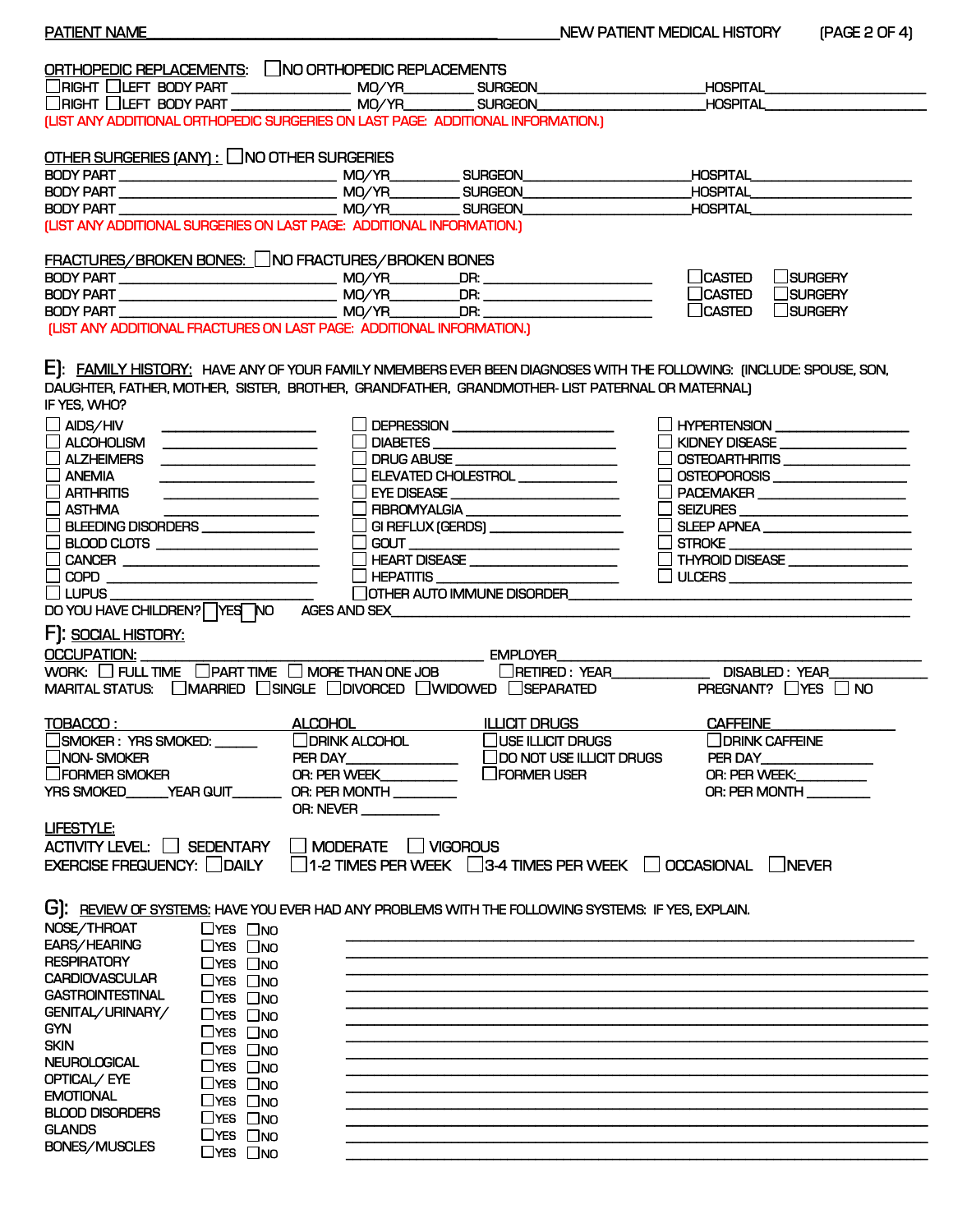| PATIENT NAME |  |
|--------------|--|
|--------------|--|

**BODY PART INVOLVED:** 

|     | LEFT<br>RIGHT                                                |
|-----|--------------------------------------------------------------|
| ゥ   | $\overline{\phantom{a}}$ RIGHT $\overline{\phantom{a}}$ LEFT |
| 3.  | $\overline{\phantom{a}}$ RIGHT $\overline{\phantom{a}}$ LEFT |
| 4.) | RIGHT <br><b>LEFT</b>                                        |

### **PAIN DIAGRAM:**

HOW LONG HAVE YOU BEEN EXPERIENCING PAIN? \_\_\_\_\_\_\_\_\_\_\_ YEARS **MONTHS WEEKS DAYS** ON THE DIAGRAM BELOW, PLEASE MARK WHERE YOU ARE CURRENTLY EXPERIENCING PAIN OR OTHER SYMPTOMS A = ACHE B = BURNING N = NUMBNESS P = PINS & NEEDLES **S= STABBING** O= OTHER



| WHAT IS YOUR CURRENT PAIN LEVEL ON A SCALE OF?<br>1 TO 10?<br>(WITH 1 BEING: NO PAIN AND 10 BEING: EXCRUCIATING PAIN) |  |  |  |  |
|-----------------------------------------------------------------------------------------------------------------------|--|--|--|--|
| 1 2 3 4 5 6 7 8 9 10<br>0 0 0 0 0 0 0 0 0<br><b>QUALITY</b>                                                           |  |  |  |  |
| $\Box$ DULL $\Box$ SHARP $\Box$ BURNING $\Box$ ACHING                                                                 |  |  |  |  |
| <b>OCCURRENCE</b>                                                                                                     |  |  |  |  |
| OONSTANT TINTERMITTENT DRARE                                                                                          |  |  |  |  |
|                                                                                                                       |  |  |  |  |
|                                                                                                                       |  |  |  |  |
|                                                                                                                       |  |  |  |  |
| HAVE YOU HAD ANY PREVIOUS TREATMENT FOR THIS                                                                          |  |  |  |  |
| PHYSICAL THERAPY? WHEN? ____________________________                                                                  |  |  |  |  |
|                                                                                                                       |  |  |  |  |
|                                                                                                                       |  |  |  |  |

# ADDITIONAL INFORMATION FROM PREVIOUS SECTIONS:

LIST THE SECTION LETTER FIRST AND THEN THE ADDITIONAL INFORMATION: